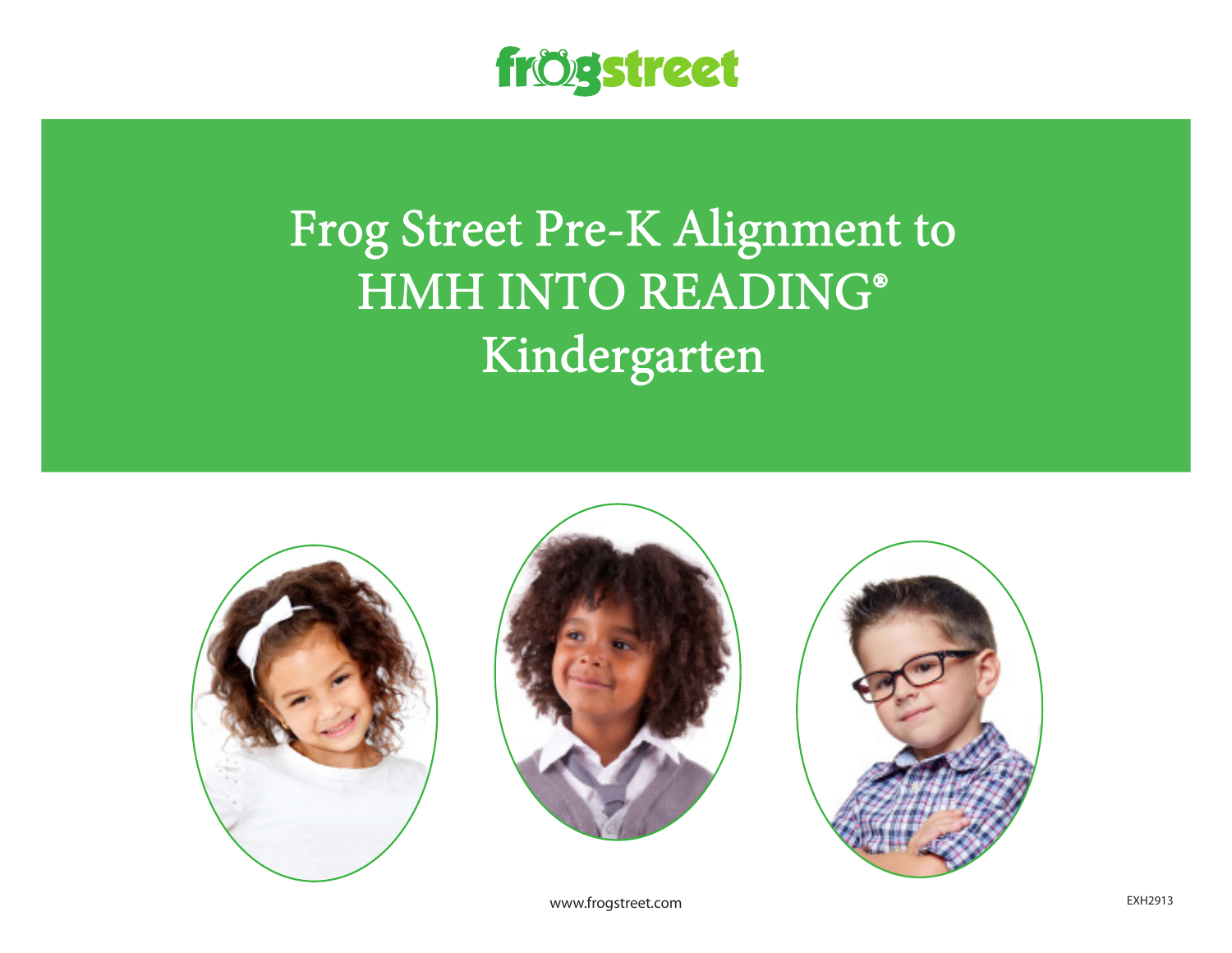## **Frog Street Pre-K Alignment to** *HMH INTO READING®* **Kindergarten**

| Frog Street Pre-K Standards/Skills with Teacher Guide                          | HMH INTO READING <sup>®</sup> for Kindergarten Topics           |
|--------------------------------------------------------------------------------|-----------------------------------------------------------------|
| <b>Page References</b>                                                         |                                                                 |
|                                                                                | <b>Build Knowledge and Skills</b>                               |
| III.A.3. Listens to others.                                                    | <b>Active Listening and Viewing</b><br><b>Discuss the Topic</b> |
| TG1: 13, 20, 46, 51, 67, 72, 98, 104 TG2: 20 TG3: 19, 44, 70,                  |                                                                 |
| 96 TG4: 16, 20, 37, 46, 72, 98 TG5: 42, 63, 88 TG7: 40, 64, 66,                |                                                                 |
| 93 TG8: 46, 66, 72, 92, 98 TG9: 20, 46, 66                                     |                                                                 |
| III.B.1. Uses language to express self.                                        |                                                                 |
| TG1: 50, 61 TG2: 26, 52, 78, 104 TG3: 26, 43, 45, 50, 52, 78,                  |                                                                 |
| 95, 104 TG4: 26, 52, 78, 104 TG5: 11, 26, 52, 63, 78, 87, 88,                  |                                                                 |
| 95, 104 TG6: 26, 52, 78, 104 TG7: 26, 52, 78, 104 TG8: 26,                     |                                                                 |
| 52, 78, 104 TG9: 17, 18, 26, 52, 78, 97, 104                                   |                                                                 |
| III.B.3. Shares relevant information.                                          |                                                                 |
| TG1: 18, 52, 62, 64, 103 TG2: 16, 18, 26, 42, 52, 78, 104 TG3:                 |                                                                 |
| 26, 47, 52, 71, 78, 97, 104 TG4: 18, 19, 26, 44, 52, 60, 70, 78,               |                                                                 |
| 96, 104 TG5: 14, 16, 26, 40, 45, 52, 66, 70, 78, 92, 104 TG6:                  |                                                                 |
| 26, 47, 52, 73, 78, 99, 104 TG7: 14, 26, 42, 43, 52, 69, 78, 104               |                                                                 |
| TG8: 26, 52, 78, 104 TG9: 14, 16, 17, 26, 43, 52, 66, 68, 69,                  |                                                                 |
| 78, 92, 94, 95, 104                                                            |                                                                 |
| IV.D.11. Makes inferences and predictions.                                     |                                                                 |
| <b>TG1:</b> 21, 43, 44, 70, 96, 97 <b>TG2:</b> 18, 42, 44, 46, 70, 71, 94, 95, |                                                                 |
| 96 TG3: 18, 42, 70, 71, 94, 96 TG4: 16, 42, 44, 68, 72 TG5: 17,                |                                                                 |
| 18, 42, 68, 70, 94 TG6: 18, 68, 69, 94 TG7: 17, 42, 96 TG8: 71                 |                                                                 |
| <b>TG9: 18</b>                                                                 |                                                                 |
| <b>Listening and Speaking</b>                                                  |                                                                 |
| III.A.2. Follows directions.                                                   | Following directions                                            |
| <b>TG1:</b> 24, 40, 46, 66, 72, 92, 98 <b>TG2:</b> 14, 15, 40, 66, 67, 99      |                                                                 |
| TG3: 15, 19, 47, 47, 94 TG4: 16, 37, 46, 67, 76 TG5: 72 TG6:                   |                                                                 |
| 11, 20, 35, 38, 61, 63, 72, 75 TG7: 63 TG8: 46, 72, 98 TG9: 72                 |                                                                 |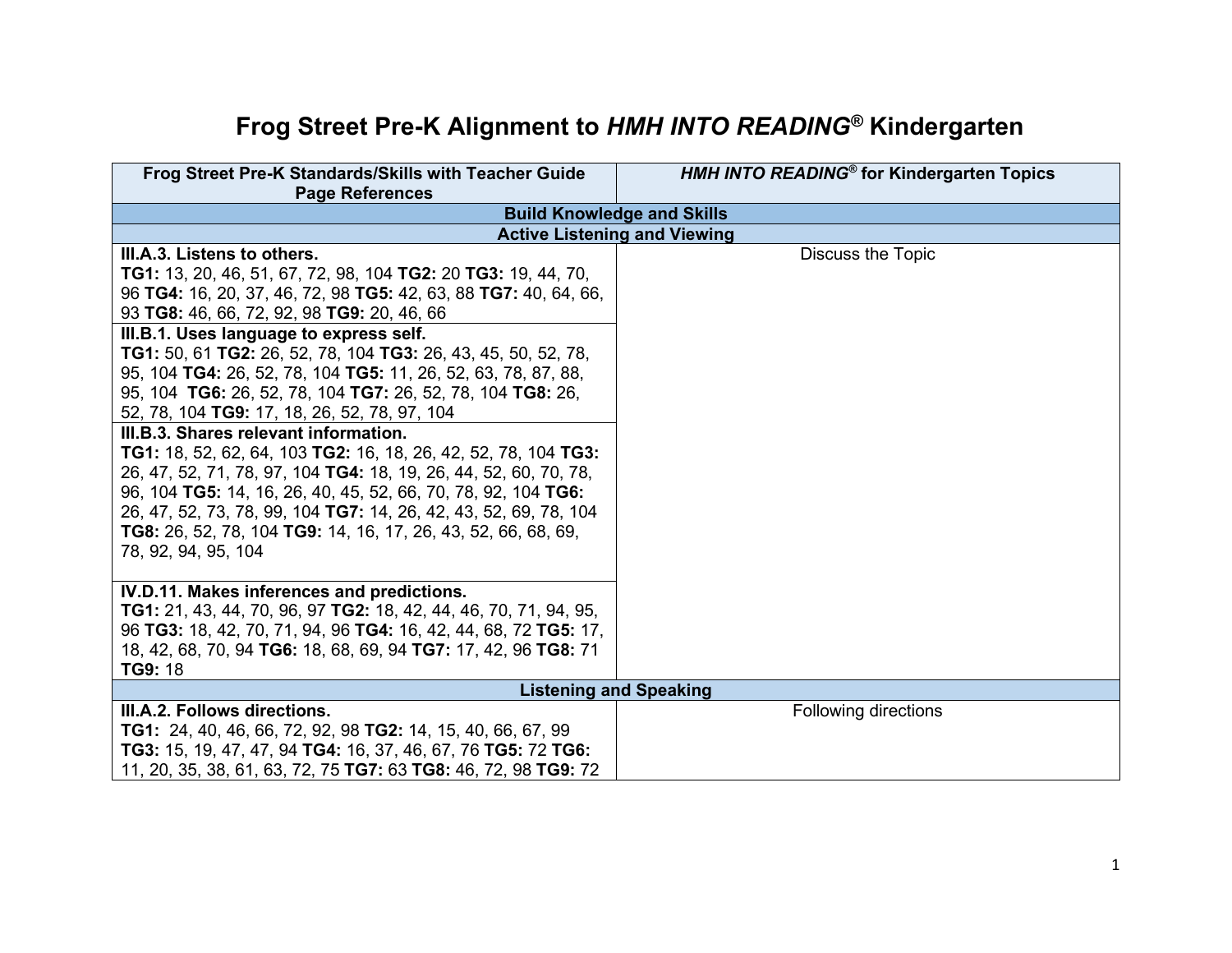| <b>Oral Language</b>                                             |                                   |
|------------------------------------------------------------------|-----------------------------------|
| III.D.3 Increases speaking vocabulary.                           | <b>Topic Words</b>                |
| TG1: 19, 46, 48, 69, 72, 96, 98 TG2: 20, 73, 99 TG3: 17, 44,     |                                   |
| 70, 73, 96 TG4: 72, 98 TG5: 72, 98 TG6: 46, 69, 72, 98 TG7:      |                                   |
| 14, 72, 73 TG9: 17, 20, 64                                       |                                   |
|                                                                  | <b>Social Communication</b>       |
| <b>C. Relationship with Adults</b>                               | Asking for Help                   |
| II.C.1. Communicates to build relationships.                     |                                   |
| TG1: 39                                                          |                                   |
| II.C.2 Interacts positively with adults.                         |                                   |
| TG1: 39 TG2: 38 TG3: 21 TG4: 47                                  |                                   |
| II.C.3. Behaves cooperatively with adults.                       |                                   |
| TG3: 21 TG4: 47 TG8: 42                                          |                                   |
| II.B.1. Expresses emotions.                                      | <b>Expressing Needs and Wants</b> |
| TG1: 86, 89, 95 TG2: 13, 39, 65, 91 TG3: 13, 39, 65, 91 TG4:     |                                   |
| 91 TG5: 39, 65, 91 TG6: 13, 39, 65, 91 TG7: 13, 39, 65, 91       |                                   |
| TG8: 13, 39, 65, 91 TG9: 13, 39, 65, 91                          |                                   |
| <b>II.B.2. Communicates feelings.</b>                            |                                   |
| TG1: 86, 87, 88, 89, 95 TG2: 13, 39, 65, 91 TG3: 13, 21, 39,     |                                   |
| 65, 91 TG4: 91 TG5: 13, 39, 65, 91 TG6: 13, 39, 65, 91 TG7:      |                                   |
| 13, 39, 65, 91 TG8: 13, 39, 65, 91 TG9: 13, 39, 65, 91, 95       |                                   |
| II.D.2. Initiates social interactions.                           | Greetings                         |
| The Greeting Circle (pp. 12-13, 38-39, 64-65, 90-91 in each      | <b>Introductions</b>              |
| Teacher Guide) opens each day with activities that encourage     |                                   |
| positive social interactions such as appropriate ways to greet   |                                   |
| others, introduce self and others, and manage social behaviors.  |                                   |
|                                                                  |                                   |
| TG2: 89 TG3: 38, 43 TG7: 12 TG9: 89                              |                                   |
| <b>Word Meaning</b>                                              |                                   |
| III.D.2. Understands words and meanings including words          | <b>Meaning Clues</b>              |
| with multiple meanings.                                          |                                   |
|                                                                  |                                   |
| TG1: 18, 19, 20, 26, 42, 43, 44, 46, 52, 68, 69, 72, 78, 94, 96, |                                   |
| 97, 98, 104 TG2: 16, 18, 19, 20, 26, 42, 44, 45, 52, 68, 71, 78, |                                   |
| 94, 95, 104 TG3: 17, 18, 19, 26, 42, 44, 52, 68, 70, 78, 104     |                                   |
| TG4: 16, 18, 26, 42, 44, 52, 68, 70, 78, 89, 94, 96, 104 TG5:    |                                   |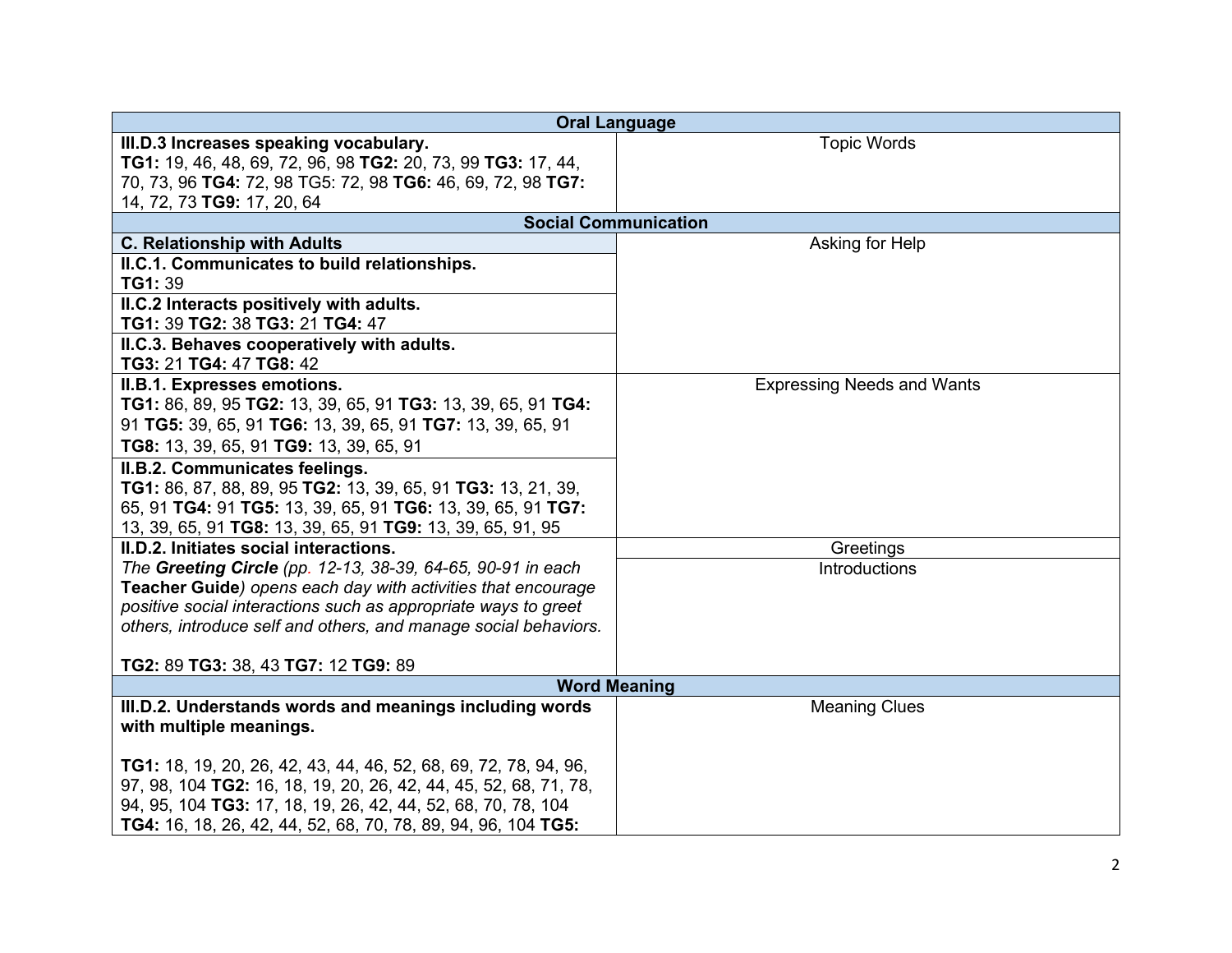| 16, 18, 26, 42, 43, 44, 52, 68, 70, 78, 94, 96, 98, 104 TG6: 16, |                                       |
|------------------------------------------------------------------|---------------------------------------|
| 18, 20, 26, 42, 44, 45, 52, 68, 71, 72, 78, 94, 96, 97, 98, 104  |                                       |
| TG7: 16, 17, 18, 26, 42, 44, 46, 52, 68, 70, 72, 78, 96, 104     |                                       |
| TG8: 16, 18, 26, 42, 44, 52, 68, 70, 78, 94, 96, 97, 104 TG9:    |                                       |
| 16, 17, 18, 22, 26, 42, 44, 52, 68, 70, 78, 94, 96, 104          |                                       |
|                                                                  | <b>Word Relationships</b>             |
| III.D.5. Classifies words into groups.                           | <b>Classify and Categorize</b>        |
| TG1: 69, 74, 75 TG2: 35, 66, 72, 86 TG3: 97 TG4: 86, 98 TG6:     |                                       |
| 42 TG7: 96, 98 TG9: 34, 96                                       |                                       |
| III.D.2. Understands words and meanings including words          | <b>Multiple Meaning Words</b>         |
| with multiple meanings.                                          | <b>Shades of Meaning</b>              |
| TG1: 18, 19, 20, 26, 42, 43, 44, 46, 52, 68, 69, 72, 78, 94, 96, |                                       |
| 97, 98, 104 TG2: 16, 18, 19, 20, 26, 42, 44, 45, 52, 68, 71, 78, |                                       |
| 94, 95, 104 TG3: 17, 18, 19, 26, 42, 44, 52, 68, 70, 78, 104     |                                       |
| TG4: 16, 18, 26, 42, 44, 52, 68, 70, 78, 89, 94, 96, 104 TG5:    |                                       |
| 16, 18, 26, 42, 43, 44, 52, 68, 70, 78, 94, 96, 98, 104 TG6: 16, |                                       |
| 18, 20, 26, 42, 44, 45, 52, 68, 71, 72, 78, 94, 96, 97, 98, 104  |                                       |
| TG7: 16, 17, 18, 26, 42, 44, 46, 52, 68, 70, 72, 78, 96, 104     |                                       |
| TG8: 16, 18, 26, 42, 44, 52, 68, 70, 78, 94, 96, 97, 104 TG9:    |                                       |
|                                                                  |                                       |
| 16, 17, 18, 22, 26, 42, 44, 52, 68, 70, 78, 94, 96, 104          |                                       |
| Demonstrates understanding of frequently occurring words         | Synonyms and Antonyms                 |
| by relating them to their opposites (e.g., hot/cold).            |                                       |
|                                                                  |                                       |
| TG4: 81, 86, 87, 89, 90, 91, 93, 94-95, 96, 98, 102, 104         |                                       |
|                                                                  | <b>Connect and Reflect</b>            |
| Explores and discusses the components of a variety of            | <b>Identify Media Characteristics</b> |
| media artwork (i.e., still and moving images, human-made         |                                       |
| images (like drawings, Claymation) or characters (puppets),      |                                       |
| real-life video, text, etc.)                                     |                                       |
|                                                                  |                                       |
| TG4: 50-51 TG5: 102-103 TG6: 86, 102, 103 TG7: 37, 50, 51        |                                       |
| TG8: 76 TG9: 76, 77                                              |                                       |
| IV.D.8. Connects informational text to life experiences.         | <b>Make Connections</b>               |
| TG1: 42, 43, 44, 68, 69, 72, 94, 95, 98 TG2: 16, 17, 19, 44, 45, |                                       |
| 60, 68, 69, 71, 72, 94, 95, 97 TG3: 16, 17, 18, 42, 43, 45, 68,  |                                       |
| 69, 71 TG4: 16, 18, 19, 45, 71, 94, 95, 96, 97 TG5: 17, 42, 43,  |                                       |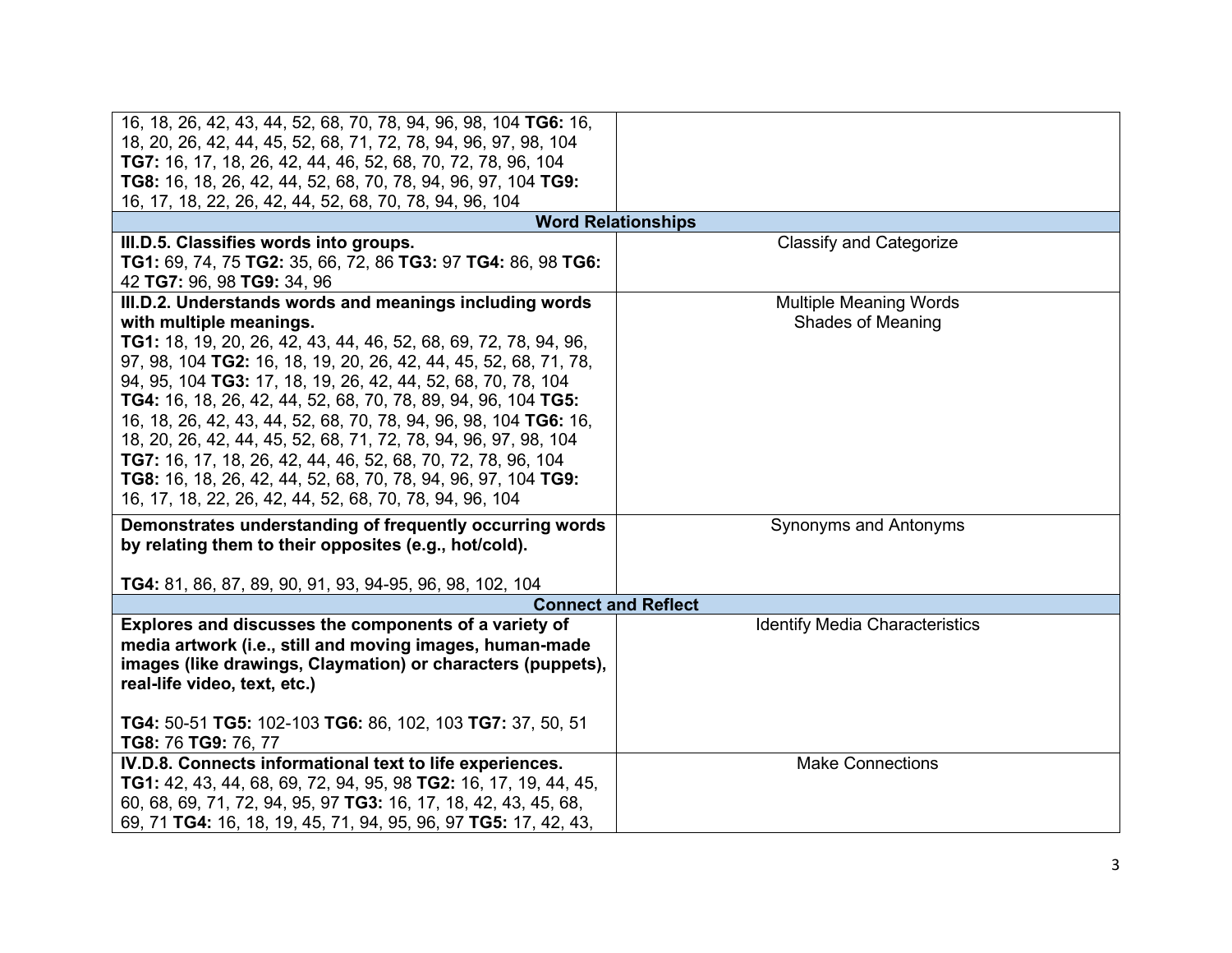| 44, 45, 46, 96, 97 TG6: 42, 43, 45 TG7: 19, 42, 94 TG8: 17, 68,                                              |                                              |
|--------------------------------------------------------------------------------------------------------------|----------------------------------------------|
| 72 TG9: 42, 68, 71, 73                                                                                       |                                              |
| IV.D.16. Connects literature text to life experiences.                                                       |                                              |
| TG1: 16, 18, 20, 70 TG2: 21, 42, 44, 45, 70, 71, 96 TG3: 18,                                                 |                                              |
| 19, 42, 44, 63, 71, 94, 95, 96, 97 TG4: 17, 42, 43, 44, 68, 69,                                              |                                              |
| 71, 97 TG5: 17, 18, 19, 45, 68, 69, 70, 95 TG6: 17, 18, 19, 43,                                              |                                              |
| 68, 69, 94, 95, 97 TG7: 45, 68 TG8: 16, 44, 71, 94                                                           |                                              |
| IV.D.5. Engages in group reading activities.                                                                 | Synthesize Information                       |
| TG1: 16, 18, 43, 68, 70 TG2: 18, 42, 68, 69, 70, 71, 94, 96                                                  |                                              |
| TG3: 16, 18, 44, 68, 70, 94, 96 TG4: 16, 18, 44, 68, 94, 95, 96                                              |                                              |
| TG5: 16, 18, 42, 44, 68, 70, 71, 73, 94, 96 TG6: 16, 18, 42, 44,                                             |                                              |
| 68, 70, 94, 96 TG7: 16, 18, 42, 44, 68, 70, 96 TG8: 16, 18, 42,                                              |                                              |
| 43, 44, 68, 69, 70, 94, 94, 95, 96, 97 TG9: 16, 17, 18, 19, 44,                                              |                                              |
| 45, 70, 71, 94, 96, 97                                                                                       |                                              |
| <b>Foundational Skills</b><br><b>Print Concepts</b>                                                          |                                              |
|                                                                                                              |                                              |
| IV.A.4. Practices proper book-handling skills.<br>TG1: 47, 86, 95 TG2: 8, 34, 89 TG3: 34 TG4: 35, 61 TG5: 43 | <b>Book Orientation</b><br><b>Book Parts</b> |
| TG6: 21, 99 TG7: 8, 16, 60 TG8: 8, 60 TG9: 8                                                                 |                                              |
|                                                                                                              |                                              |
| IV.E.4. Understands sentences are comprised of words                                                         | Concept of a Sentence                        |
| separated by spaces.                                                                                         | Concept of a Word                            |
| TG1: 66, 92 TG2: 14, 40, 66, 92 TG3: 14, 40, 66, 92 TG4: 14,                                                 |                                              |
| 40, 66, 92 TG5: 14, 40, 66, 92 TG6: 14, 40, 66, 92 TG7: 92                                                   |                                              |
| TG8: 14, 20, 40, 66, 92 TG9: 14, 40                                                                          |                                              |
| IV.E.2. Understands print directionality.                                                                    | Directionality                               |
| TG1: 9, 40, 66, 92 TG2: 14, 66, 92 TG5: 14, 92 TG6: 14, 40                                                   |                                              |
| TG7: 14 TG8: 14, 47, 73, 92 TG9: 8, 14, 40, 66, 92                                                           |                                              |
| V.C.5. Begins to use punctuation.                                                                            | <b>End Punctuation</b>                       |
| TG5: 73 TG9: 92                                                                                              |                                              |
| IV.A.1. Engages in pre-reading/reading activities.                                                           | One-to-One Correspondence                    |
| TG1: 11, 42, 71, 73, 96, 99 TG2: 18, 42, 44, 45, 73 TG3: 16,                                                 | Reading a Play                               |
| 17, 42, 44, 45, 68, 71, 89, 94, 97 TG4: 14, 16, 19, 42, 44, 68,                                              | <b>Return Sweep</b>                          |
| 71, 97 TG5: 17, 18, 21, 42, 44, 47, 68, 71, 94, 97 TG6: 17, 18,                                              |                                              |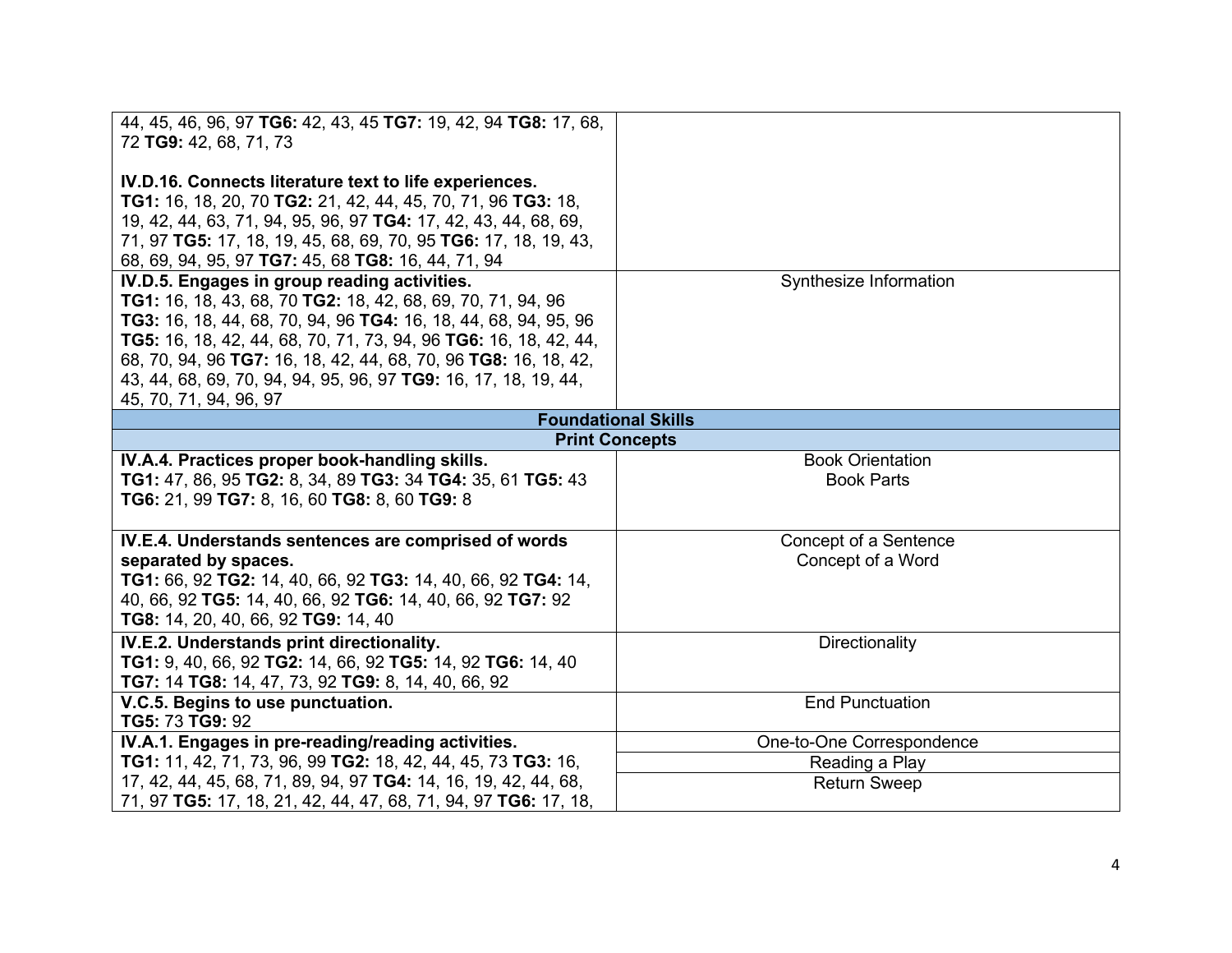| 42, 45, 68, 71, 94 TG7: 16, 42, 47, 68, 99 TG8: 16, 42, 47, 68,               |                                  |
|-------------------------------------------------------------------------------|----------------------------------|
| 94, 99 TG9: 21, 47, 73, 94, 99                                                |                                  |
|                                                                               |                                  |
|                                                                               |                                  |
| IV.A.4. Practices proper book-handling skills.                                |                                  |
| TG1: 47, 86, 95 TG2: 8, 34, 89 TG3: 34 TG4: 35, 61 TG5: 43                    |                                  |
| TG6: 21, 99 TG7: 8, 16, 60 TG8: 8, 60 TG9: 8                                  |                                  |
|                                                                               | <b>Alphabet Knowledge</b>        |
|                                                                               |                                  |
| <b>IV.C.1. Names letters.</b>                                                 | <b>Identify and Form Letters</b> |
| <b>TG1:</b> 14, 21, 47, 61, 66, 73, 92, 99 <b>TG2:</b> 9, 14, 21, 35, 40, 47, |                                  |
| 66, 73, 99 TG3: 14, 21, 40, 47, 66, 73, 92, 99 TG4: 8, 14, 21,                |                                  |
|                                                                               |                                  |
| 40, 47, 66, 73, 92, 99 TG5: 14, 21, 40, 47, 60, 66, 92 TG6: 14,               |                                  |
| 21, 40, 47, 66, 73, 92, 99 TG7: 14, 20, 21, 40, 47, 66, 73, 86,               |                                  |
| 92, 99 TG8: 8, 14, 21, 40, 47, 66, 73, 92, 99 TG9: 8, 14, 21, 40,             |                                  |
| 47, 66, 73, 86, 92                                                            |                                  |
|                                                                               |                                  |
|                                                                               |                                  |
| V.C.1. Writes own name.                                                       |                                  |
| TG1: 21, 34, 60 TG2: 8, 21, 34, 47 TG3: 21, 47, 86 TG5: 86, 99                |                                  |
| TG6: 60, 86 TG7: 34 TG9: 21, 73                                               |                                  |
|                                                                               |                                  |
|                                                                               |                                  |
| V.C.3. Writes words or part of words.                                         |                                  |
| TG2: 47, 86, 99 TG3: 60, 73, 99 TG4: 21, 34, 47, 86, 99 TG5:                  |                                  |
|                                                                               |                                  |
| 8, 21, 60, 86, 99 TG6: 8, 21, 34, 60, 73, 99 TG7: 8, 34, 47, 60,              |                                  |
| 73 TG8: 47, 60, 73, 86, 99 TG9: 21, 34, 47, 60, 73, 86, 99                    |                                  |
| <b>IV.C.1. Names letters.</b>                                                 | Name Discovery                   |
| <b>TG1:</b> 14, 21, 47, 61, 66, 73, 92, 99 <b>TG2:</b> 9, 14, 21, 35, 40, 47, |                                  |
|                                                                               |                                  |
| 66, 73, 99 TG3: 14, 21, 40, 47, 66, 73, 92, 99 TG4: 8, 14, 21,                |                                  |
| 40, 47, 66, 73, 92, 99 TG5: 14, 21, 40, 47, 60, 66, 92 TG6: 14,               |                                  |
| 21, 40, 47, 66, 73, 92, 99 TG7: 14, 20, 21, 40, 47, 66, 73, 86,               |                                  |
| 92, 99 TG8: 8, 14, 21, 40, 47, 66, 73, 92, 99 TG9: 8, 14, 21, 40,             |                                  |
| 47, 66, 73, 86, 92                                                            |                                  |
|                                                                               |                                  |
|                                                                               |                                  |
| V.C.1. Writes own name.                                                       |                                  |
| TG1: 21, 34, 60 TG2: 8, 21, 34, 47 TG3: 21, 47, 86 TG5: 86, 99                |                                  |
| TG6: 60, 86 TG7: 34 TG9: 21, 73                                               |                                  |
|                                                                               |                                  |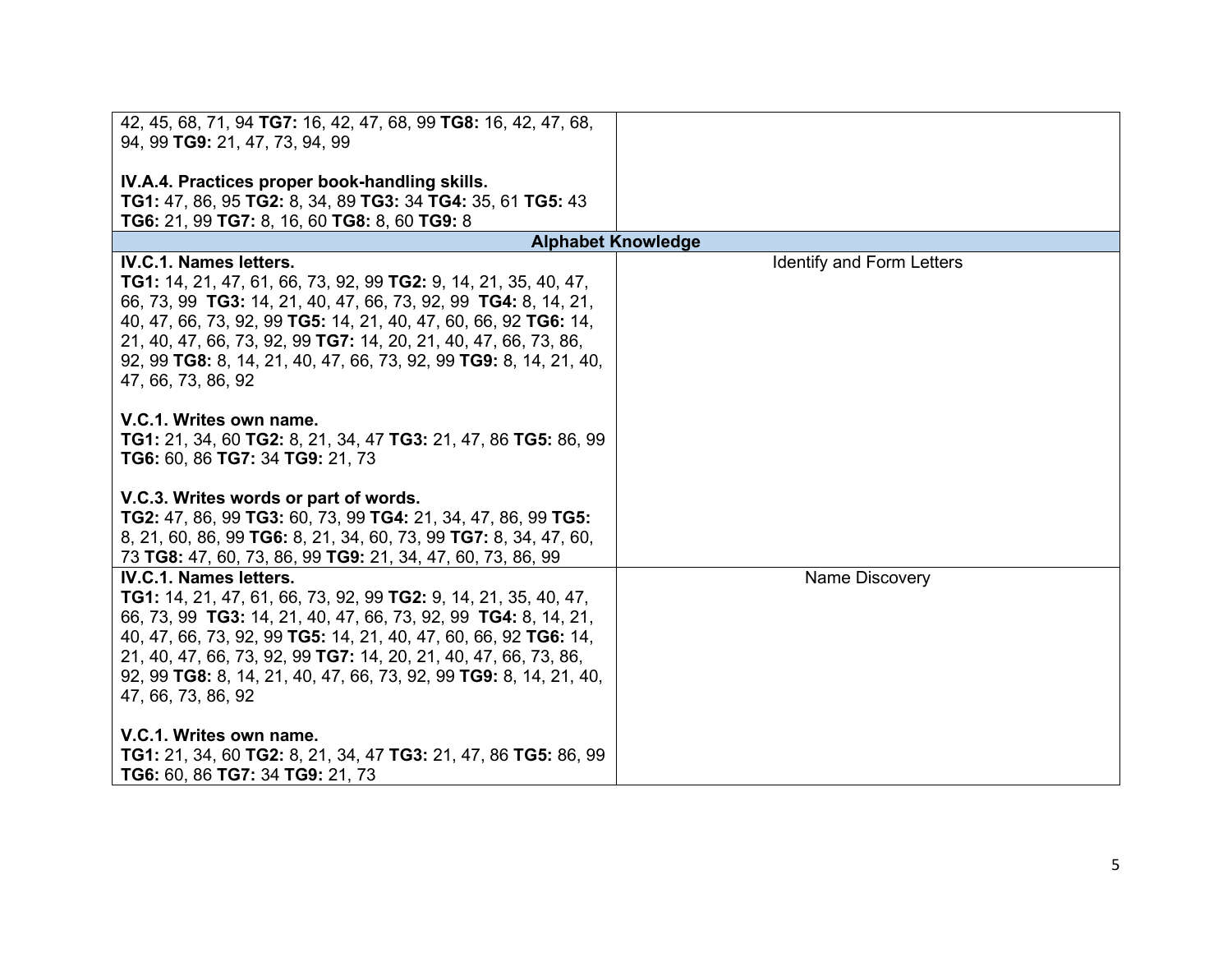| <b>Phonological Awareness</b>                                                |                                                             |  |
|------------------------------------------------------------------------------|-------------------------------------------------------------|--|
| IV.B.1. Separates sentences into words.                                      | <b>Word Awareness</b>                                       |  |
| TG1: 20, 66, 92, 98 TG2: 14, 40, 46, 66, 92 TG8: 14, 20                      |                                                             |  |
|                                                                              |                                                             |  |
| IV.E.1. Distinguishes between letters/words/pictures.                        |                                                             |  |
| TG1: 9, 21, 40, 43, 61, 87 TG2: 8, 21, 34, 40 TG3: 14, 40, 66,               |                                                             |  |
| 73, 92 TG5: 14 TG6: 14, 34, 40, 98 TG7: 20, 40, 47, 86 TG8:                  |                                                             |  |
| 21 TG9: 66, 99                                                               |                                                             |  |
| IV.B.4. Segments, blends, and deletes syllables.                             | <b>Syllable Awareness</b>                                   |  |
| TG3: 14, 35, 40, 46, 66, 72, 89, 92, 98 TG8: 40, 46, 66, 72                  |                                                             |  |
| IV.B.7. Blends onset and rime.                                               | <b>Onset-Rime Awareness</b>                                 |  |
| <b>TG6:</b> 14, 20, 40, 46, 66, 92, 98 <b>TG7:</b> 14, 20 <b>TG9:</b> 40, 46 |                                                             |  |
| IV.B.8. Blends spoken phonemes (one syllable words with                      | <b>Phoneme Awareness</b>                                    |  |
| picture support).                                                            |                                                             |  |
| TG7: 40, 46, 66, 72, 92, 98 TG9: 66, 72                                      |                                                             |  |
| <b>Phonics/Decoding</b>                                                      |                                                             |  |
| Phonological Awareness skills are taught with age-appropriate                | Consonants                                                  |  |
| activities in Frog Street Pre-K to prepare student for                       | <b>Inflections</b>                                          |  |
| kindergarten phonics and decoding.                                           | r-controlled vowels, vowels digraphs, vowel diphthongs, and |  |
|                                                                              | other common vowel patterns                                 |  |
|                                                                              | Short and Long vowels                                       |  |
| <b>High-Frequency Words</b>                                                  |                                                             |  |
| IV.E.5. Recognizes some familiar words.                                      | Identify and read high-frequency words                      |  |
| TG1: 47 TG2: 15, 67 TG3: 15 TG5: 47, 73, 99 TG7: 99 TG8:                     |                                                             |  |
| 47, 99 TG9: 21, 47, 99                                                       |                                                             |  |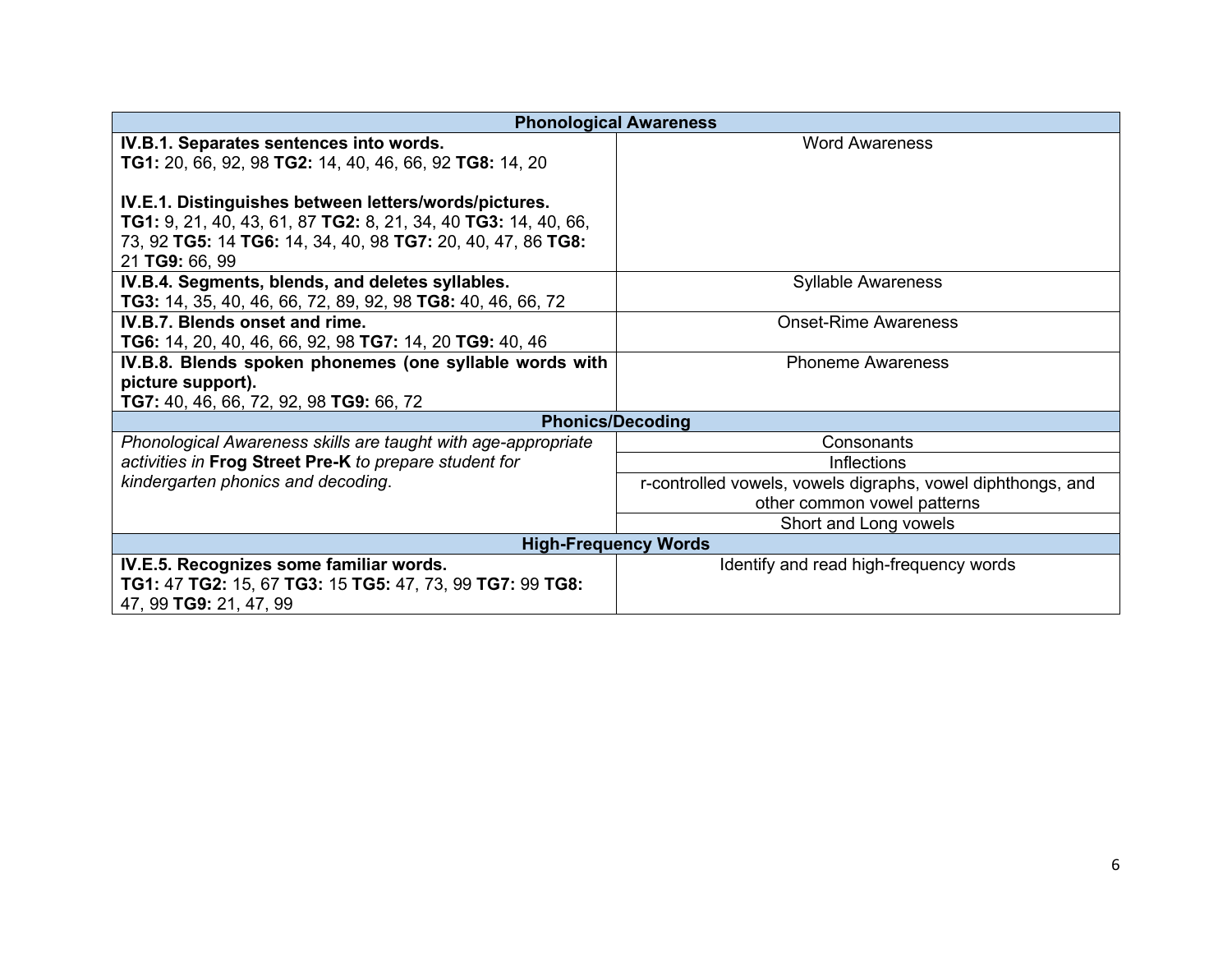| <b>Fluency</b>                                                     |                                 |
|--------------------------------------------------------------------|---------------------------------|
| IV.A.1. Engages in pre-reading/reading activities.                 | Accuracy                        |
| TG1: 11, 42, 71, 73, 96, 99 TG2: 18, 42, 44, 45, 73 TG3: 16,       | Expression                      |
| 17, 42, 44, 45, 68, 71, 89, 94, 97 TG4: 14, 16, 19, 42, 44, 68,    | Intonation                      |
| 71, 97 TG5: 17, 18, 21, 42, 44, 47, 68, 71, 94, 97 TG6: 17, 18,    | Phrasing                        |
| 42, 45, 68, 71, 94 TG7: 16, 42, 47, 68, 99 TG8: 16, 42, 47, 68,    | <b>Reading Rate</b>             |
| 94, 99 TG9: 21, 47, 73, 94, 99                                     | Self-Correction                 |
|                                                                    |                                 |
| IV.A.3. Understands text has meaning.                              |                                 |
| TG1: 47, 73, 86, 94, 99 TG2: 8, 16, 34 TG3: 18, 34, 44, 70, 96     |                                 |
| TG4: 18, 44, 96 TG5: 16, 21, 44, 70, 95, 96 TG6: 16, 44, 70, 96    |                                 |
| TG7: 8, 16, 18, 44, 60, 70, 96 TG8: 8, 18, 44, 60, 70, 96 TG9:     |                                 |
| 8, 44, 70, 96                                                      |                                 |
| <b>Spelling</b>                                                    |                                 |
| N/A                                                                | Not taught in Kindergarten.     |
|                                                                    | <b>Reading</b>                  |
| <b>Genre Characteristics</b>                                       |                                 |
| Each daily Greeting Circle and Music and Movement lesson           | <b>Alphabet Book</b>            |
| will include poetry and/or song. Each week, Informational Text     | Biography                       |
| is presented in a Read Aloud lesson and/or Math and STEAM          | Fable                           |
| lessons.                                                           | <b>Fairy Tale</b>               |
|                                                                    | Fiction                         |
| Theme 4, Compare and Contrast focuses on Informational             | Folktale                        |
| Text in Week 1; Living and Nonliving; a variety of types of        | <b>Informational Text</b>       |
| stories in Week 2; and real and make-believe in Week 3.            | Persuasive                      |
|                                                                    | Poetry                          |
| IV.D.13. Experiences various types of literature.                  | Song                            |
| TG1: 69, 96 TG2: 44, 68, 94 TG3: 16, 17, 18, 70, 94 TG4: 16,       |                                 |
| 18, 42, 68, 70, 94, 95, 96 TG5: 16, 18, 19, 42, 44, 45, 68, 69, 94 |                                 |
| TG6: 16, 42, 44, 45, 70, 71, 95, 96 TG7: 17, 19, 42, 44, 68, 69,   |                                 |
| 97 TG8: 16, 18, 19, 44, 45, 68, 69, 70, 71, 94, 95, 96 TG9: 16,    |                                 |
| 18, 42, 68, 70, 94, 95                                             |                                 |
|                                                                    | Comprehension                   |
| IV.D.3. Responds to questions from read-aloud.                     | <b>Ask and Answer Questions</b> |
| TG1: 18, 42, 44, 68, 71, 96 TG2: 16, 18, 42, 44, 45, 68, 70, 71,   |                                 |
| 94, 96 TG3: 16, 18, 42, 44, 68, 70, 94, 96 TG4: 16, 17, 18, 42,    |                                 |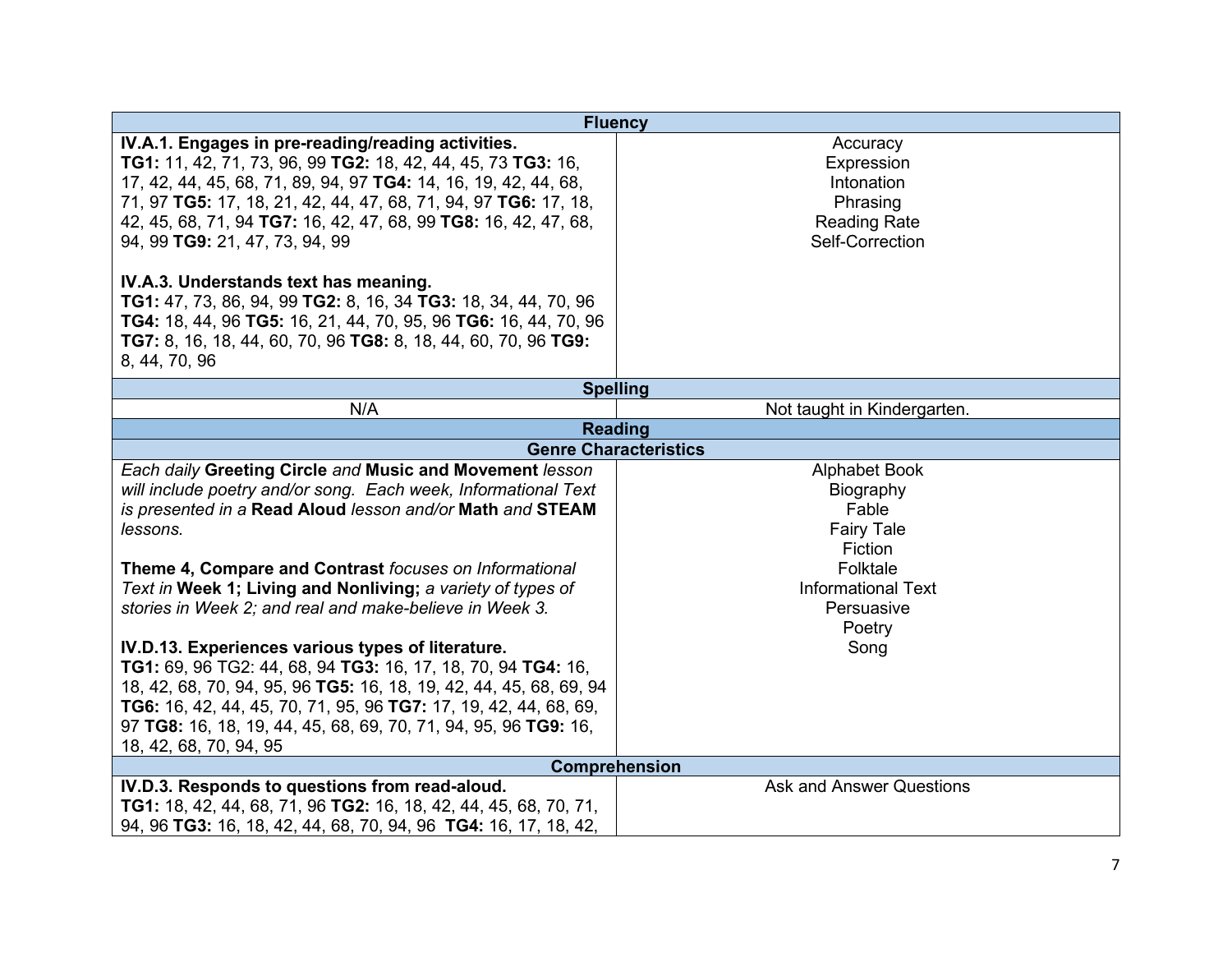| 44, 68, 71, 94, 96, 97 TG5: 17, 18, 44, 45, 68, 70, 71, 94, 96, 97 |                             |
|--------------------------------------------------------------------|-----------------------------|
| TG6: 16, 17, 18, 19, 42, 44, 68, 70, 94, 96 TG7: 18, 42, 44, 45,   |                             |
| 68, 70, 94, 96 TG8: 16, 18, 19, 42, 43, 44, 45, 68, 69, 70, 71,    |                             |
| 94, 95, 96, 97 TG9: 16, 13, 18, 19, 42, 45, 68, 70, 71, 95, 96,    |                             |
| 97                                                                 |                             |
|                                                                    |                             |
| IV.D.4. Asks and answers questions about words.                    |                             |
| TG1: 17, 69, 94, 95 TG2: 19, 42, 72 TG3: 94 TG4: 42, 95 TG5:       |                             |
| 71 TG6: 18 TG8: 42 TG9: 19, 45, 70, 71, 98                         |                             |
|                                                                    |                             |
| IV.D.6. Answers questions about informational text details.        |                             |
| TG1: 42, 44, 45 TG2: 16, 17, 69 TG3: 16, 17, 43, 69 TG4: 18        |                             |
| TG5: 42 TG6: 42 TG7: 18 TG8: 16, 42, 43, 68, 69, 94, 95 TG9:       |                             |
| 16, 42, 68                                                         |                             |
| IV.D.14. Identifies role of author/illustrator.                    | Author/Illustrator          |
| TG1: 16, 18, 43 TG2: 18, 71 TG3: 96 TG5: 69, 71 TG6: 19            |                             |
| IV.D.1. Uses book information.                                     | Author's Craft              |
| TG1: 16, 17 TG2: 43, 68, 71, 72 TG3: 16, 69, 71 TG4: 11, 16,       |                             |
|                                                                    | Author's Purpose            |
| 17, 42, 43, 69, 95 TG5: 19, 43, 69, 95, 96, 97 TG6: 43, 47, 69,    | Central Idea                |
| 95 TG7: 17 TG8: 24, 50, 71 TG9: 46, 72, 97, 98                     |                             |
| IV.D.12. Identifies characters/setting/events.                     | Characters                  |
| TG1: 18, 71 TG2: 19, 42, 43, 70 TG3: 18, 19, 95, 97 TG4: 19,       |                             |
| 21, 43, 45, 69 TG5: 69, 71, 95 TG6: 19, 42, 69, 95, 96 TG7: 17,    |                             |
| 45 TG9: 16, 96                                                     |                             |
|                                                                    |                             |
| IV.D.15. Compares characters' experiences in stories.              |                             |
| TG1: 17, 71 TG2: 19, 43, 96 TG3: 19, 42, 95 TG4: 42, 43, 44,       |                             |
| 45, 69, 97 TG5: 15, 19, 71 TG7: 45 TG8: 70                         |                             |
| IV.D.9. Compares two informational texts on same topic.            | <b>Compare and Contrast</b> |
| TG2: 68 TG4: 17 TG5: 18, 45 TG7: 19                                |                             |
|                                                                    |                             |
| IV.D.15. Compares characters' experiences in stories.              |                             |
| TG1: 17, 71 TG2: 19, 43, 96 TG3: 19, 42, 95 TG4: 42, 43, 44,       |                             |
| 45, 69, 97 TG5: 15, 19, 71 TG7: 45 TG8: 70                         |                             |
|                                                                    |                             |
| VII.D.3. Compares and categorizes.                                 |                             |
|                                                                    |                             |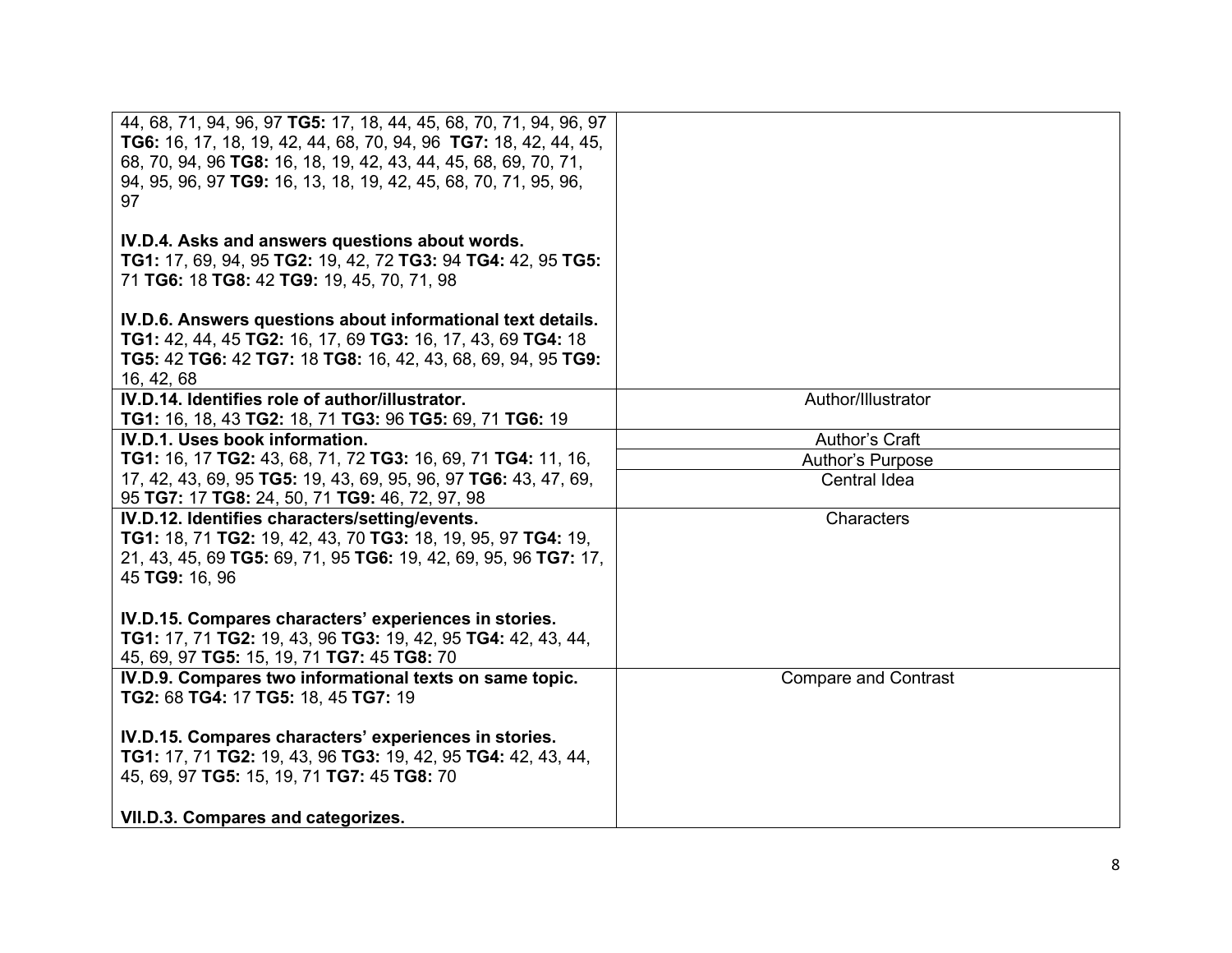| TG1: 17, 18, 23, 40, 45, 47, 61, 62, 68, 69, 77, 103 TG2: 19,<br>23, 42, 68, 70, 96, 97 TG3: 16, 18, 19, 40, 43, 62, 63, 64, 66,<br>69, 70, 95 TG4: 9, 16, 23, 48, 49, 68, 86, 87, 89, 94, 95 TG5:<br>17, 35, 89 TG6: 43, 68, 97, 102 TG7: 10, 16, 34, 37, 44, 89, 97<br>TG8: 8, 11, 37, 42, 63, 89, 100 TG9: 36, 45, 62, 88, 97<br>VIII.A.1. Compares and contrasts people. |                                                |
|------------------------------------------------------------------------------------------------------------------------------------------------------------------------------------------------------------------------------------------------------------------------------------------------------------------------------------------------------------------------------|------------------------------------------------|
| TG1: 19, 44 TG2: 17, 96, 97 TG3: 19 TG4: 61 TG6: 71 TG9: 10<br>VIII.A.2. Compares and contrasts families.<br>TG2: 16, 17, 48, 97 TG6: 97                                                                                                                                                                                                                                     |                                                |
| IV.D.2. Tells how illustrations support text.<br>TG1: 43, 96 TG2: 18, 19, 95, 96 TG3: 42 TG4: 68 TG5: 17, 71,<br>94 TG6: 16, 19, 21, 69 TG7: 45 TG8: 96 TG9: 19, 46, 72                                                                                                                                                                                                      | <b>Connect Text and Visuals</b>                |
| IV.D.1. Uses book information.<br>TG1: 16, 17 TG2: 43, 68, 71, 72 TG3: 16, 69, 71 TG4: 11, 16,<br>17, 42, 43, 69, 95 TG5: 19, 43, 69, 95, 96, 97 TG6: 43, 47, 69,<br>95 TG7: 17 TG8: 24, 50, 71 TG9: 46, 72, 97, 98                                                                                                                                                          | Evaluate<br><b>Identify Opinion and Reason</b> |
| IV.D.8. Connects informational text to life experiences.<br>TG1: 42, 43, 44, 68, 69, 72, 94, 95, 98 TG2: 16, 17, 19, 44, 45,<br>60, 68, 69, 71, 72, 94, 95, 97 TG3: 16, 17, 18, 42, 43, 45, 68,<br>69, 71 TG4: 16, 18, 19, 45, 71, 94, 95, 96, 97 TG5: 17, 42, 43,<br>44, 45, 46, 96, 97 TG6: 42, 43, 45 TG7: 19, 42, 94 TG8: 17, 68,<br>72 TG9: 42, 68, 71, 73              | <b>Make Connections</b>                        |
| I.F.1. Connects math to the real world.<br><b>TG1:</b> 17, 48, 49 <b>TG2:</b> 22, 74, 100 <b>TG3:</b> 10, 22, 23, 48, 62, 100,<br>101 TG4: 74, 100 TG5: 48, 49 TG6: 48, 49, 100 TG7: 48, 49,<br>100 TG8: 22, 100 TG9: 49<br>Connects events/time/routines to own life.<br>TG1: 16, 19, 24, 44, 99 TG2: 17, 45, 96, 97 TG3: 11, 17, 21, 38                                    |                                                |
| TG6: 96, 102 TG9: 22, 23, 90<br>IV.D.11. Makes inferences and predictions.<br>TG1: 21, 43, 44, 70, 96, 97 TG2: 18, 42, 44, 46, 70, 71, 94, 95,<br>96 TG3: 18, 42, 70, 71, 94, 96 TG4: 16, 42, 44, 68, 72 TG5: 17,                                                                                                                                                            | Make Inferences                                |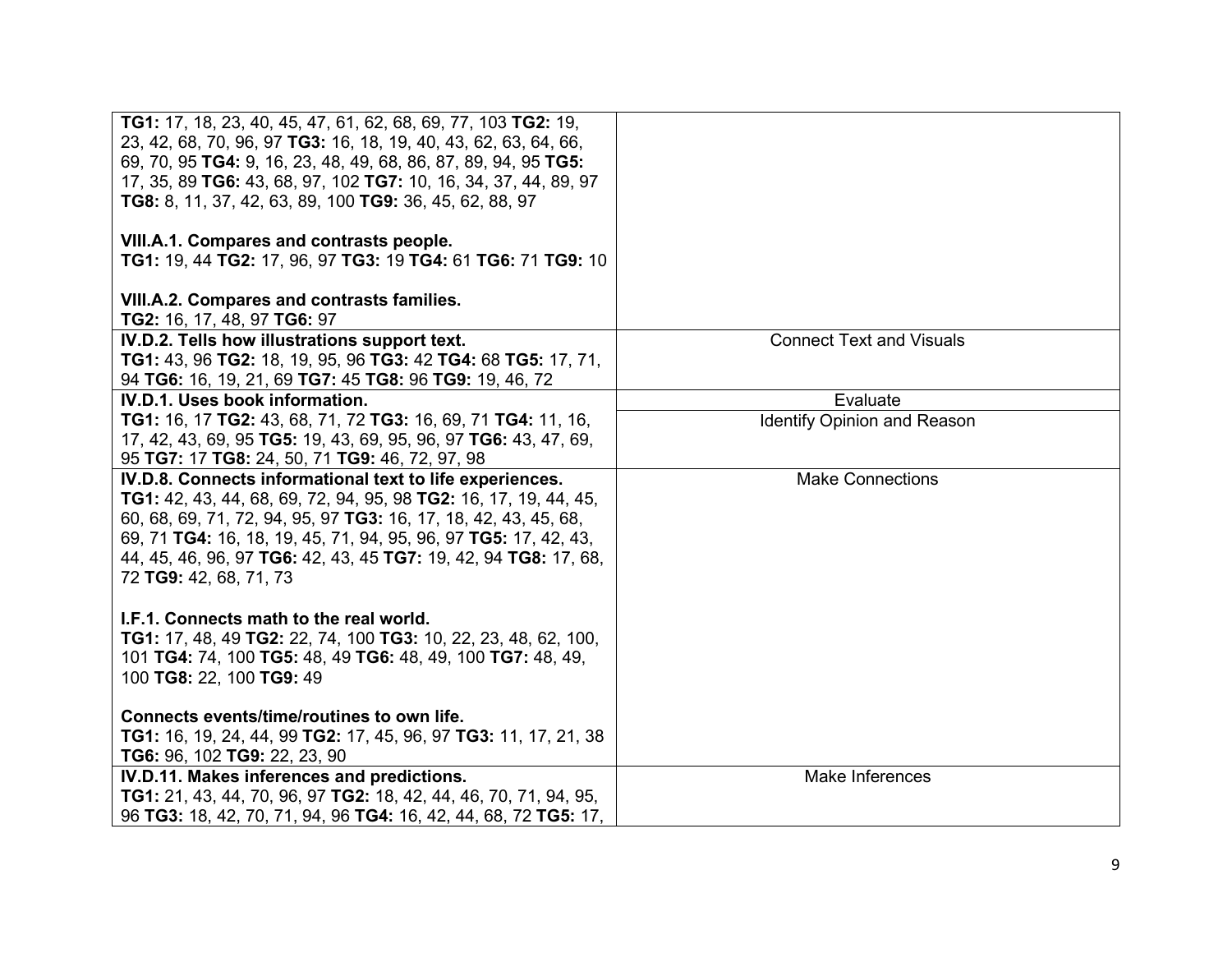| 18, 42, 68, 70, 94 TG6: 18, 68, 69, 94 TG7: 17, 42, 96 TG8: 71            |                            |
|---------------------------------------------------------------------------|----------------------------|
| <b>TG9: 18</b>                                                            |                            |
| IV.D.1. Uses book information.                                            | <b>Monitor and Clarify</b> |
| TG1: 16, 17 TG2: 43, 68, 71, 72 TG3: 16, 69, 71 TG4: 11, 16,              | Plot                       |
| 17, 42, 43, 69, 95 TG5: 19, 43, 69, 95, 96, 97 TG6: 43, 47, 69,           |                            |
| 95 TG7: 17 TG8: 24, 50, 71 TG9: 46, 72, 97, 98                            |                            |
|                                                                           |                            |
| IV.D.5. Engages in group reading activities.                              |                            |
| <b>TG1:</b> 16, 18, 43, 68, 70 <b>TG2:</b> 18, 42, 68, 69, 70, 71, 94, 96 |                            |
| TG3: 16, 18, 44, 68, 70, 94, 96 TG4: 16, 18, 44, 68, 94, 95, 96           |                            |
| TG5: 16, 18, 42, 44, 68, 70, 71, 73, 94, 96 TG6: 16, 18, 42, 44,          |                            |
| 68, 70, 94, 96 TG7: 16, 18, 42, 44, 68, 70, 96 TG8: 16, 18, 42,           |                            |
| 43, 44, 68, 69, 70, 94, 94, 95, 96, 97 TG9: 16, 17, 18, 19, 44,           |                            |
| 45, 70, 71, 94, 96, 97                                                    |                            |
| IV.D.11. Makes inferences and predictions.                                | Prediction                 |
| TG1: 21, 43, 44, 70, 96, 97 TG2: 18, 42, 44, 46, 70, 71, 94, 95,          |                            |
| 96 TG3: 18, 42, 70, 71, 94, 96 TG4: 16, 42, 44, 68, 72 TG5: 17,           |                            |
| 18, 42, 68, 70, 94 TG6: 18, 68, 69, 94 TG7: 17, 42, 96 TG8: 71            |                            |
| <b>TG9: 18</b>                                                            |                            |
| IV.D.1. Uses book information.                                            | Purpose                    |
| TG1: 16, 17 TG2: 43, 68, 71, 72 TG3: 16, 69, 71 TG4: 11, 16,              |                            |
| 17, 42, 43, 69, 95 TG5: 19, 43, 69, 95, 96, 97 TG6: 43, 47, 69,           |                            |
| 95 TG7: 17 TG8: 24, 50, 71 TG9: 46, 72, 97, 98                            |                            |
| IV.D.10. Retells story.                                                   | Retell                     |
| TG1: 97 TG2: 18, 43, 71 TG3: 45, 71, 99 TG4: 17, 41, 43, 44,              |                            |
| 61, 69 TG5: 11, 68 TG7: 9, 21 TG8: 36, 62 TG9: 95                         |                            |
| Music and Movement daily lessons incorporate rhyme and                    | Rhyme and Rhythm           |
| rhythm. Theme 4, Weeks 2 and 3, focus on stories and                      |                            |
| real/make-believe including those with rhyme and rhythm.                  |                            |
|                                                                           |                            |
| IV.B.5. Recognizes and produces rhyming words.                            |                            |
| TG3: 95 TG4: 14, 20, 40, 46, 66, 72, 92, 98 TG5. 98 TG6: 17,              |                            |
| 43, 72 TG8: 71, 92 TG9: 14, 20, 97                                        |                            |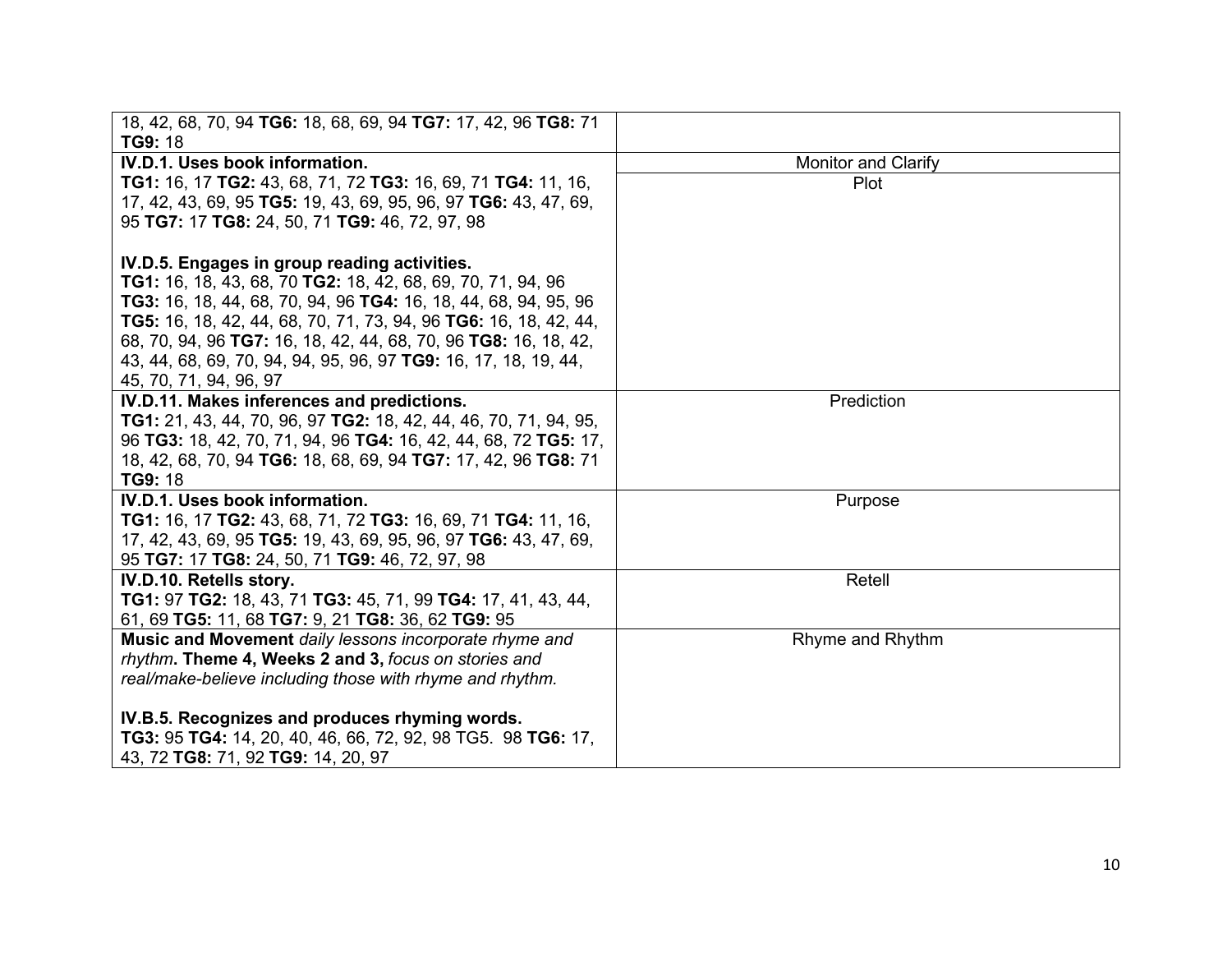| IV.D.12. Identifies characters/setting/events.                                            | Setting                          |
|-------------------------------------------------------------------------------------------|----------------------------------|
| TG1: 18, 71 TG2: 19, 42, 43, 70 TG3: 18, 19, 95, 97 TG4: 19,                              |                                  |
| 21, 43, 45, 69 TG5: 69, 71, 95 TG6: 19, 42, 69, 95, 96 TG7: 17,                           |                                  |
| 45 TG9: 16, 96                                                                            |                                  |
| IV.D.10. Retells story.                                                                   | Sequence                         |
| TG1: 97 TG2: 18, 43, 71 TG3: 45, 71, 99 TG4: 17, 41, 43, 44,                              | <b>Story Structure</b>           |
| 61, 69 TG5: 11, 68 TG7: 9, 21 TG8: 36, 62 TG9: 95                                         | Summarize                        |
|                                                                                           |                                  |
| Connects events/time/routines to own life.                                                |                                  |
| TG1: 16, 19, 24, 44, 99 TG2: 17, 45, 96, 97 TG3: 11, 17, 21, 38                           |                                  |
| TG6: 96, 102 TG9: 22, 23, 90                                                              |                                  |
| IV.D.5. Engages in group reading activities.                                              | Synthesize                       |
| TG1: 16, 18, 43, 68, 70 TG2: 18, 42, 68, 69, 70, 71, 94, 96                               |                                  |
| TG3: 16, 18, 44, 68, 70, 94, 96 TG4: 16, 18, 44, 68, 94, 95, 96                           |                                  |
| TG5: 16, 18, 42, 44, 68, 70, 71, 73, 94, 96 TG6: 16, 18, 42, 44,                          |                                  |
| 68, 70, 94, 96 TG7: 16, 18, 42, 44, 68, 70, 96 TG8: 16, 18, 42,                           |                                  |
| 43, 44, 68, 69, 70, 94, 94, 95, 96, 97 TG9: 16, 17, 18, 19, 44,                           |                                  |
| 45, 70, 71, 94, 96, 97                                                                    |                                  |
| Text and Graphic Features are addressed in the two daily Read                             | <b>Text and Graphic Features</b> |
| Aloud lessons as well as Day 3 and Day 4 of the Literacy                                  |                                  |
| Small Group lesson.                                                                       |                                  |
|                                                                                           |                                  |
| IV.D.1. Uses book information.                                                            |                                  |
| TG1: 16, 17 TG2: 43, 68, 71, 72 TG3: 16, 69, 71 TG4: 11, 16,                              |                                  |
| 17, 42, 43, 69, 95 TG5: 19, 43, 69, 95, 96, 97 TG6: 43, 47, 69,                           |                                  |
| 95 TG7: 17 TG8: 24, 50, 71 TG9: 46, 72, 97, 98                                            |                                  |
|                                                                                           |                                  |
| IV.D.14. Identifies role of author/illustrator.                                           |                                  |
| TG1: 16, 18, 43 TG2: 18, 71 TG3: 96 TG5: 69, 71 TG6: 19                                   |                                  |
| IV.D.5. Engages in group reading activities.                                              | Theme                            |
| TG1: 16, 18, 43, 68, 70 TG2: 18, 42, 68, 69, 70, 71, 94, 96                               | Visualize                        |
| TG3: 16, 18, 44, 68, 70, 94, 96 TG4: 16, 18, 44, 68, 94, 95, 96                           |                                  |
| TG5: 16, 18, 42, 44, 68, 70, 71, 73, 94, 96 TG6: 16, 18, 42, 44,                          |                                  |
| 68, 70, 94, 96 TG7: 16, 18, 42, 44, 68, 70, 96 TG8: 16, 18, 42,                           |                                  |
|                                                                                           |                                  |
| 43, 44, 68, 69, 70, 94, 94, 95, 96, 97 TG9: 16, 17, 18, 19, 44,<br>45, 70, 71, 94, 96, 97 |                                  |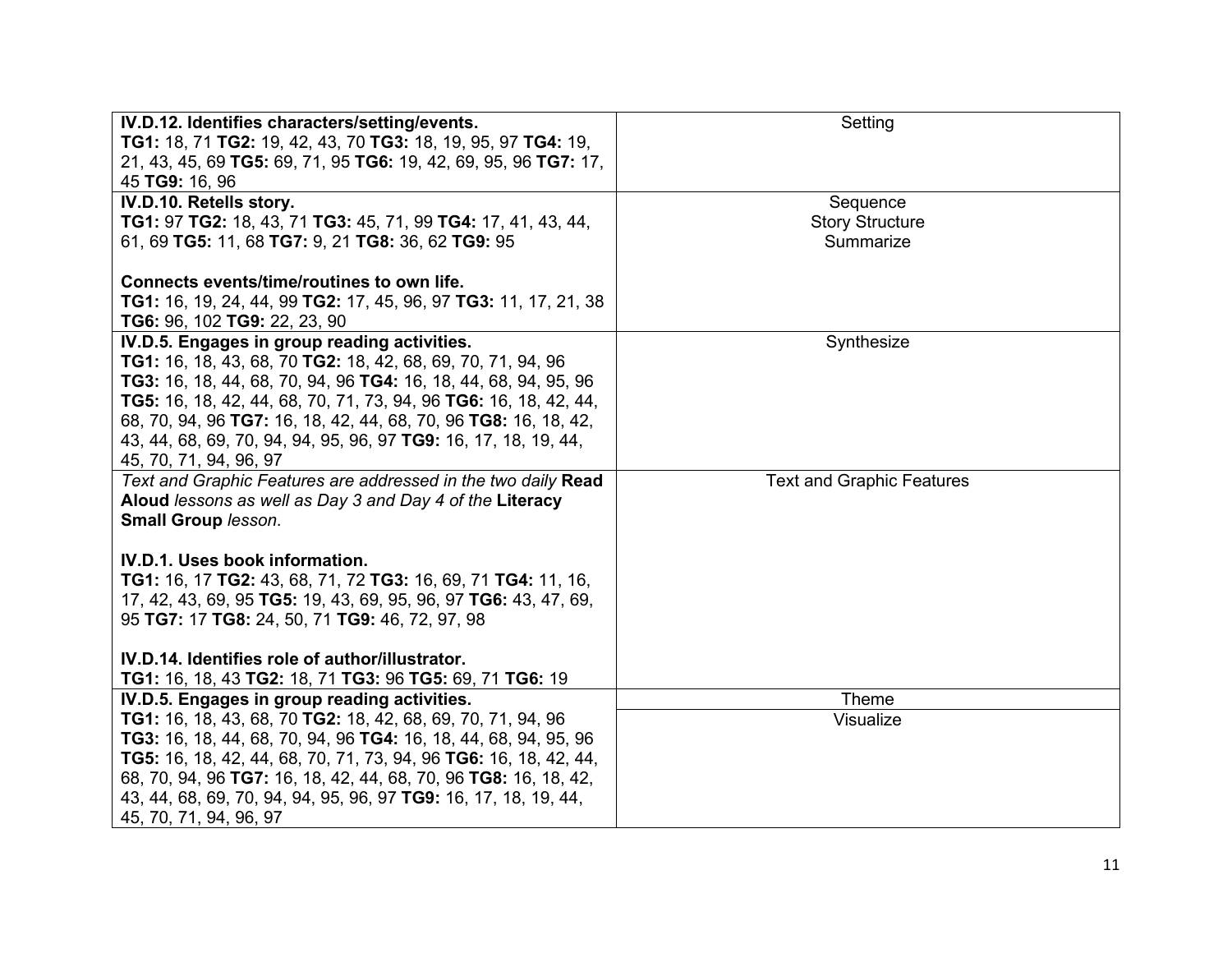|                                                                                                                                                                                                                                                                                                                                                                                                                                                                                                                                                                        | <b>Response to Text</b>                                                                                             |
|------------------------------------------------------------------------------------------------------------------------------------------------------------------------------------------------------------------------------------------------------------------------------------------------------------------------------------------------------------------------------------------------------------------------------------------------------------------------------------------------------------------------------------------------------------------------|---------------------------------------------------------------------------------------------------------------------|
| IV.D.8. Connects informational text to life experiences.<br>TG1: 42, 43, 44, 68, 69, 72, 94, 95, 98 TG2: 16, 17, 19, 44, 45,<br>60, 68, 69, 71, 72, 94, 95, 97 TG3: 16, 17, 18, 42, 43, 45, 68,<br>69, 71 TG4: 16, 18, 19, 45, 71, 94, 95, 96, 97 TG5: 17, 42, 43,<br>44, 45, 46, 96, 97 TG6: 42, 43, 45 TG7: 19, 42, 94 TG8: 17, 68,<br>72 TG9: 42, 68, 71, 73<br>I.F.1. Connects math to the real world.<br>TG1: 17, 48, 49 TG2: 22, 74, 100 TG3: 10, 22, 23, 48, 62, 100,<br>101 TG4: 74, 100 TG5: 48, 49 TG6: 48, 49, 100 TG7: 48, 49,<br>100 TG8: 22, 100 TG9: 49 | <b>Make Connections</b>                                                                                             |
|                                                                                                                                                                                                                                                                                                                                                                                                                                                                                                                                                                        | <b>Vocabulary</b>                                                                                                   |
|                                                                                                                                                                                                                                                                                                                                                                                                                                                                                                                                                                        | <b>Academic/Generative Vocabulary</b>                                                                               |
| Two daily Read Aloud lessons engage children in oral<br>language vocabulary that extends into the Weekly Practice<br>Centers.                                                                                                                                                                                                                                                                                                                                                                                                                                          | Oral Language Vocabulary in Read Alouds                                                                             |
| III.D.3 Increases speaking vocabulary.<br>TG1: 19, 46, 48, 69, 72, 96, 98 TG2: 20, 73, 99 TG3: 17, 44,<br>70, 73, 96 TG4: 72, 98 TG5: 72, 98 TG6: 46, 69, 72, 98 TG7:<br>14, 72, 73 TG9: 17, 20, 64                                                                                                                                                                                                                                                                                                                                                                    |                                                                                                                     |
|                                                                                                                                                                                                                                                                                                                                                                                                                                                                                                                                                                        | <b>Vocabulary Strategies</b>                                                                                        |
| III.D.1. Uses words to label and describe.<br>TG1: 17, 19, 24, 35, 42, 43, 44, 45, 69, 70, 71, 72, 73, 90, 97,<br>98, 99 TG2: 19, 20, 42, 46, 47, 60, 70, 95, 96, 98 TG3: 8, 18,<br>20, 45, 46, 71, 72, 95, 97, 98 TG4: 20, 46, 47, 60, 72, 73, 87,<br>89, 95, 96, 98, 99, 101 TG5: 10, 11, 20, 34, 46, 71 TG6: 11, 73,<br>95 TG7: 18, 20, 45, 60, 89, 94, 98 TG8: 9, 11, 20, 34, 46, 72,<br>73, 98, 99 TG9: 14, 17, 20, 43, 46, 60, 69, 72, 99                                                                                                                        | <b>Classify and Categorize</b><br><b>Context Clues</b><br><b>Multiple-Meaning Words</b><br><b>Shades of Meaning</b> |
| III.D.2. Understands words and meanings including words<br>with multiple meanings.<br><b>TG1:</b> 18, 19, 20, 26, 42, 43, 44, 46, 52, 68, 69, 72, 78, 94, 96,<br>97, 98, 104 TG2: 16, 18, 19, 20, 26, 42, 44, 45, 52, 68, 71, 78,<br>94, 95, 104 TG3: 17, 18, 19, 26, 42, 44, 52, 68, 70, 78, 104                                                                                                                                                                                                                                                                      |                                                                                                                     |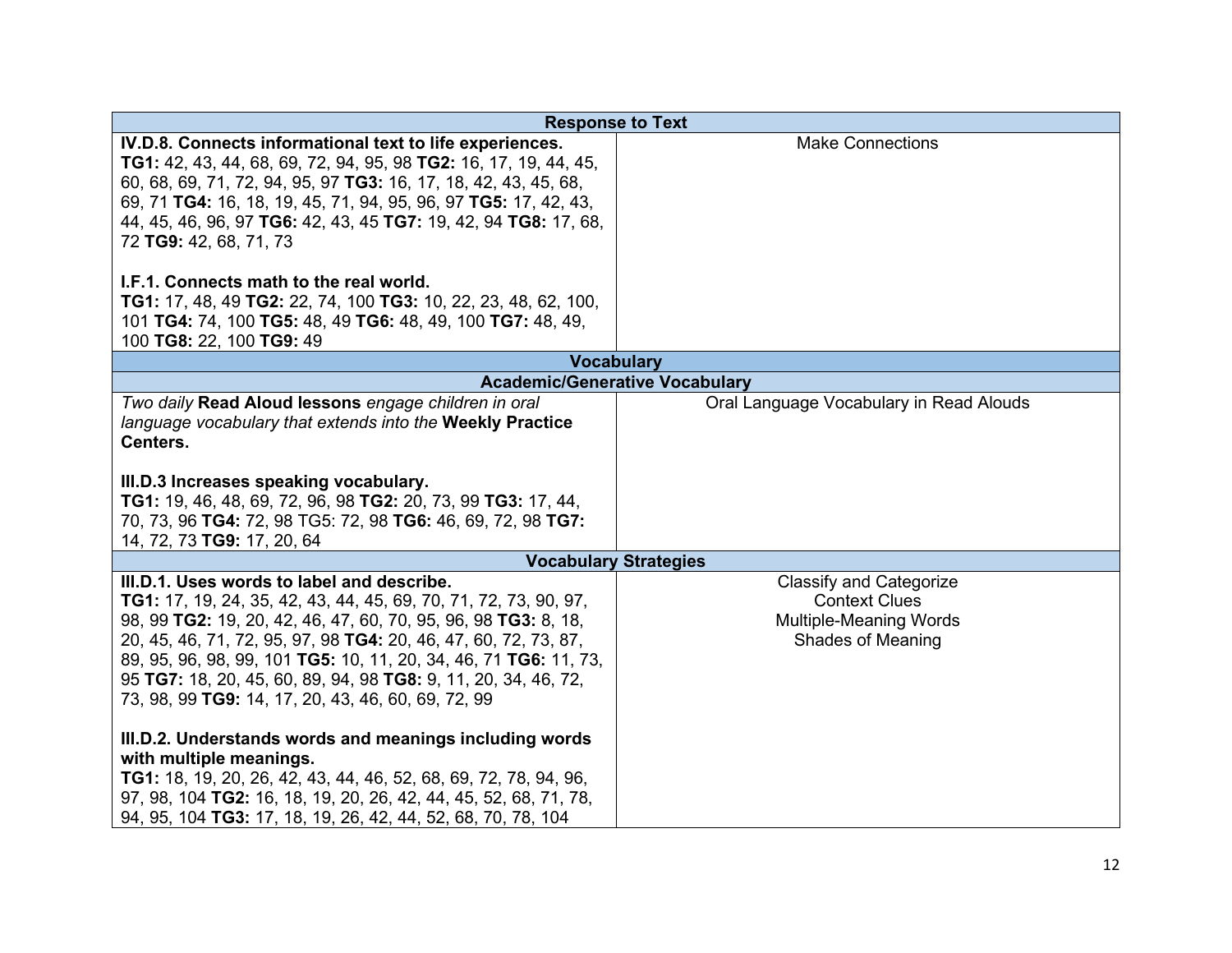| TG4: 16, 18, 26, 42, 44, 52, 68, 70, 78, 89, 94, 96, 104 TG5:<br>16, 18, 26, 42, 43, 44, 52, 68, 70, 78, 94, 96, 98, 104 TG6: 16,<br>18, 20, 26, 42, 44, 45, 52, 68, 71, 72, 78, 94, 96, 97, 98, 104<br>TG7: 16, 17, 18, 26, 42, 44, 46, 52, 68, 70, 72, 78, 96, 104<br>TG8: 16, 18, 26, 42, 44, 52, 68, 70, 78, 94, 96, 97, 104 TG9:<br>16, 17, 18, 22, 26, 42, 44, 52, 68, 70, 78, 94, 96, 104                   |                                     |
|--------------------------------------------------------------------------------------------------------------------------------------------------------------------------------------------------------------------------------------------------------------------------------------------------------------------------------------------------------------------------------------------------------------------|-------------------------------------|
|                                                                                                                                                                                                                                                                                                                                                                                                                    | <b>English Language Development</b> |
| I.B.5. Demonstrates flexible thinking and behavior.<br>TG1: 51, 102 TG2: 95 TG4: 76, 100 TG5: 72, 75, 97 TG5: 72,<br>75, 97                                                                                                                                                                                                                                                                                        | Agree and Disagree                  |
| II.B.6. Understands others think differently than self.<br>TG2: 102 TG5: 90 TG9: 93                                                                                                                                                                                                                                                                                                                                |                                     |
| IV.D.5. Engages in group reading activities.<br>TG1: 16, 18, 43, 68, 70 TG2: 18, 42, 68, 69, 70, 71, 94, 96<br>TG3: 16, 18, 44, 68, 70, 94, 96 TG4: 16, 18, 44, 68, 94, 95, 96<br>TG5: 16, 18, 42, 44, 68, 70, 71, 73, 94, 96 TG6: 16, 18, 42, 44,<br>68, 70, 94, 96 TG7: 16, 18, 42, 44, 68, 70, 96 TG8: 16, 18, 42,<br>43, 44, 68, 69, 70, 94, 94, 95, 96, 97 TG9: 16, 17, 18, 19, 44,<br>45, 70, 71, 94, 96, 97 | Analyze                             |
| <b>C. Relationships with Adults</b><br>II.C.1. Communicates to build relationships.<br>TG1: 39<br>II.C.2 Interacts positively with adults.<br>TG1: 39 TG2: 38 TG3: 21 TG4: 47<br>II.C.3. Behaves cooperatively with adults.                                                                                                                                                                                        | Ask for Assistance                  |
| TG3: 21 TG4: 47 TG8: 42                                                                                                                                                                                                                                                                                                                                                                                            |                                     |
| I.B.6. Recognizes cause and effect.<br>TG1: 88 TG2: 50, 95 TG3: 24, 37 TG4: 50, 62 TG5: 68, 69, 102<br>TG6: 63, 68                                                                                                                                                                                                                                                                                                 | <b>Cause and Effect</b>             |
| III.D.5. Classifies words into groups.<br>TG1: 69, 74, 75 TG2: 35, 66, 72, 86 TG3: 97 TG4: 86, 98 TG6:<br>42 TG7: 96, 98 TG9: 34, 96                                                                                                                                                                                                                                                                               | Classify                            |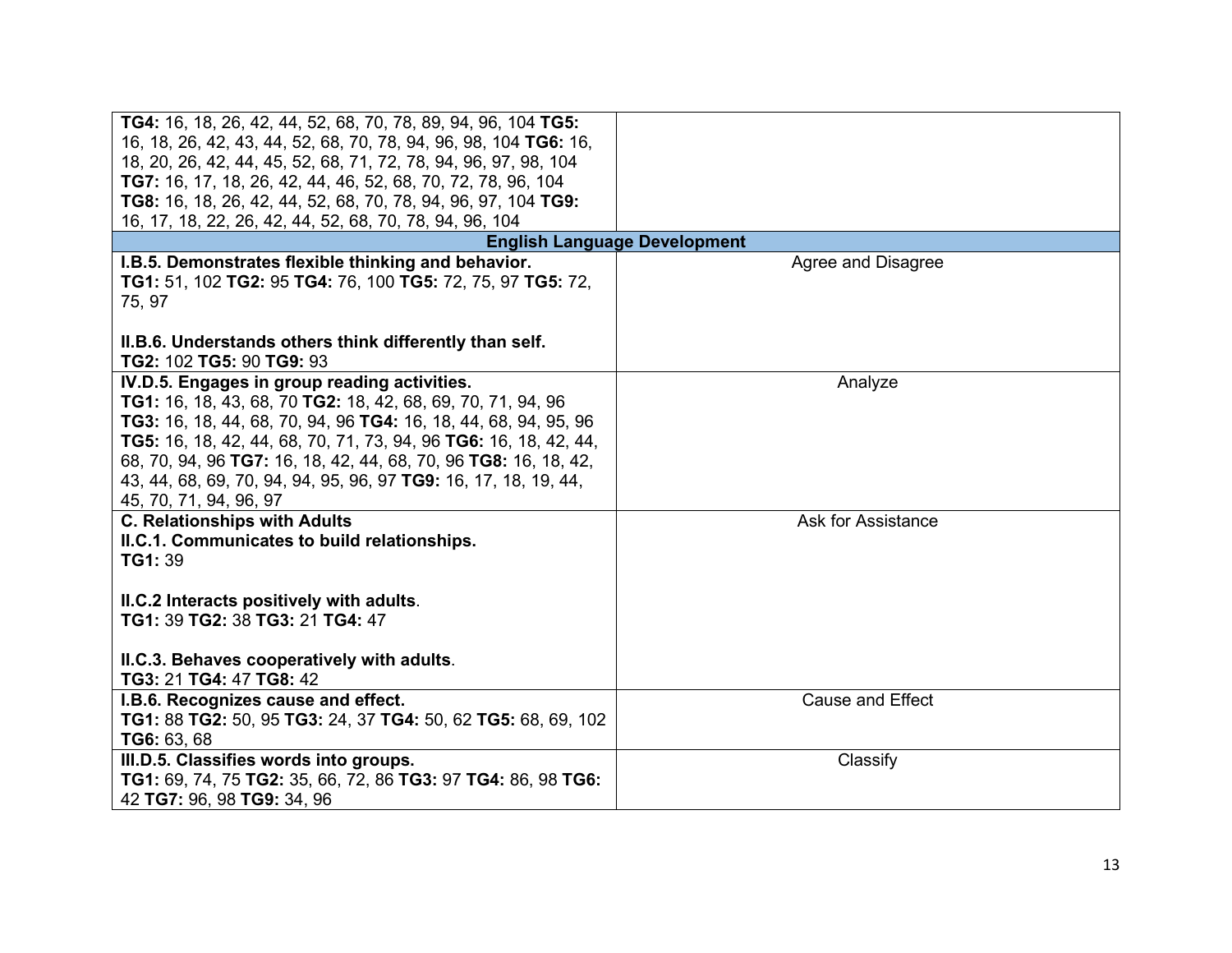| IV.D.9. Compares two informational texts on same topic.<br>TG2: 68 TG4: 17 TG5: 18, 45 TG7: 19                                                                                                                                                                                                                                                                                                                                                  | <b>Compare and Contrast</b> |
|-------------------------------------------------------------------------------------------------------------------------------------------------------------------------------------------------------------------------------------------------------------------------------------------------------------------------------------------------------------------------------------------------------------------------------------------------|-----------------------------|
| IV.D.15. Compares characters' experiences in stories.<br>TG1: 17, 71 TG2: 19, 43, 96 TG3: 19, 42, 95 TG4: 42, 43, 44,<br>45, 69, 97 TG5: 15, 19, 71 TG7: 45 TG8: 70                                                                                                                                                                                                                                                                             |                             |
| VII.D.3. Compares and categorizes.<br>TG1: 17, 18, 23, 40, 45, 47, 61, 62, 68, 69, 77, 103 TG2: 19,<br>23, 42, 68, 70, 96, 97 TG3: 16, 18, 19, 40, 43, 62, 63, 64, 66,<br>69, 70, 95 TG4: 9, 16, 23, 48, 49, 68, 86, 87, 89, 94, 95 TG5:<br>17, 35, 89 TG6: 43, 68, 97, 102 TG7: 10, 16, 34, 37, 44, 89, 97<br>TG8: 8, 11, 37, 42, 63, 89, 100 TG9: 36, 45, 62, 88, 97                                                                          |                             |
| VIII.A.1. Compares and contrasts people.<br>TG1: 19, 44 TG2: 17, 96, 97 TG3: 19 TG4: 61 TG6: 71 TG9: 10                                                                                                                                                                                                                                                                                                                                         |                             |
| VIII.A.2. Compares and contrasts families.<br>TG2: 16, 17, 48, 97 TG6: 97                                                                                                                                                                                                                                                                                                                                                                       |                             |
| II.A.3. Describes self positively.<br>TG1: 12, 64 TG2: 65 TG3: 13, 41 TG5: 95 TG8: 71                                                                                                                                                                                                                                                                                                                                                           | <b>Describe</b>             |
| III.D.1. Uses words to label and describe.<br>TG1: 17, 19, 24, 35, 42, 43, 44, 45, 69, 70, 71, 72, 73, 90, 97,<br>98, 99 TG2: 19, 20, 42, 46, 47, 60, 70, 95, 96, 98 TG3: 8, 18,<br>20, 45, 46, 71, 72, 95, 97, 98 TG4: 20, 46, 47, 60, 72, 73, 87,<br>89, 95, 96, 98, 99, 101 TG5: 10, 11, 20, 34, 46, 71 TG6: 11, 73,<br>95 TG7: 18, 20, 45, 60, 89, 94, 98 TG8: 9, 11, 20, 34, 46, 72,<br>73, 98, 99 TG9: 14, 17, 20, 43, 46, 60, 69, 72, 99 |                             |
| VI.E.1 Sorts and describes objects.<br>TG1: 17, 23, 62, 74, 75, 88, 89, 100 TG2: 9, 22 TG3: 61, 62,<br>69, 74, 75 TG4: 10, 11, 23, 49, 61, 74, 100, 101 TG7: 36 TG8:<br>63 TG9: 49                                                                                                                                                                                                                                                              |                             |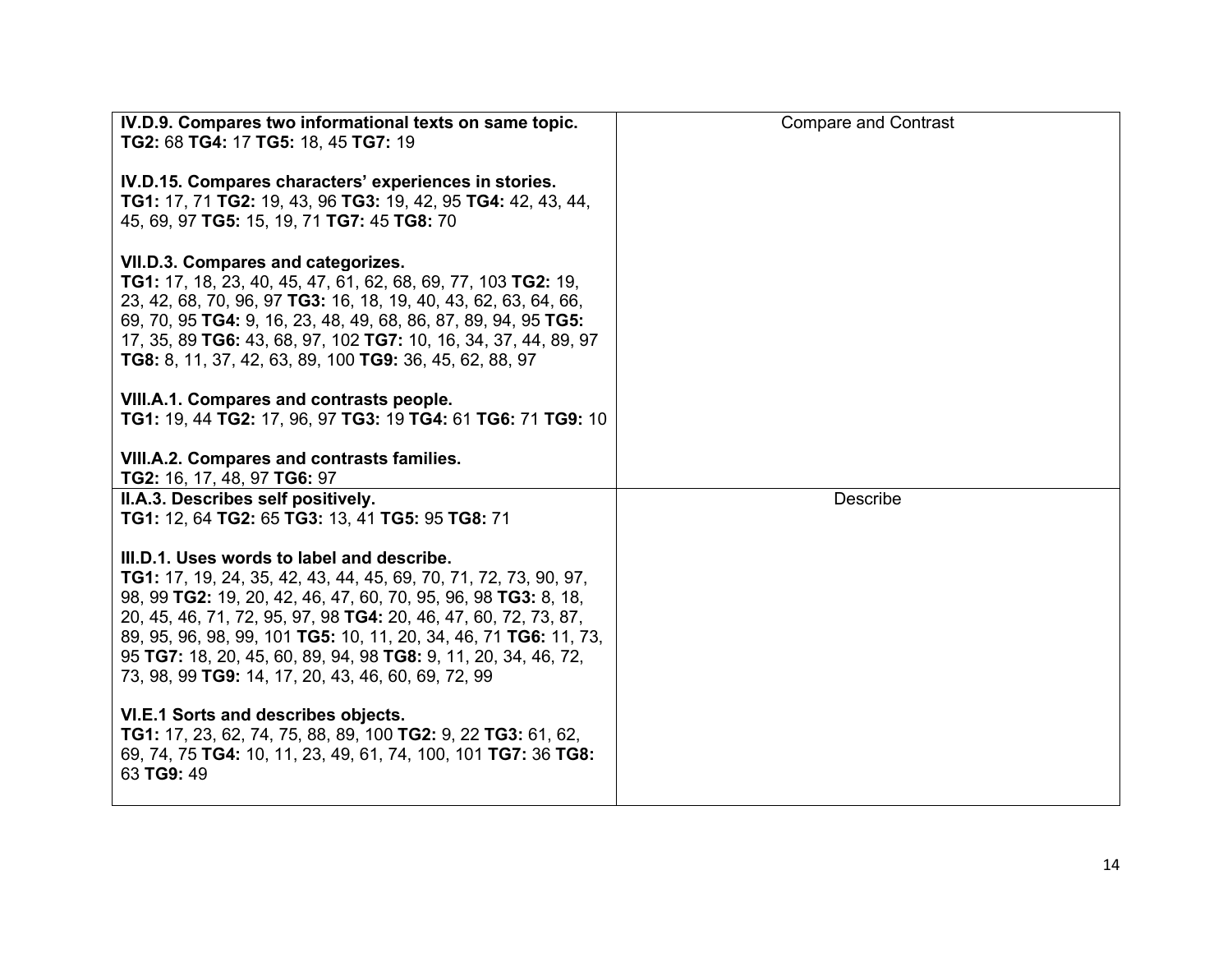| VII.C.5. Notices and describes changes in                                                                                         |                                   |
|-----------------------------------------------------------------------------------------------------------------------------------|-----------------------------------|
| weather/seasons.                                                                                                                  |                                   |
| TG1: 71 TG3: 47 TG8: 97 TG9: 38, 40, 41, 42, 43, 44, 45                                                                           |                                   |
|                                                                                                                                   |                                   |
| VII.C.7. Describes temperature.                                                                                                   |                                   |
| TG1: 45, 62, 88 TG9: 40                                                                                                           |                                   |
| III.B.1. Uses language to express self.                                                                                           | <b>Express Likes and Dislikes</b> |
| <b>TG1:</b> 50, 61 <b>TG2:</b> 26, 52, 78, 104 <b>TG3:</b> 26, 43, 45, 50, 52, 78,                                                | <b>Give Instructions</b>          |
| 95, 104 TG4: 26, 52, 78, 104 TG5: 11, 26, 52, 63, 78, 87, 88,                                                                     | Infer                             |
| 95, 104 TG6: 26, 52, 78, 104 TG7: 26, 52, 78, 104 TG8: 26, 52,                                                                    | Justify                           |
| 78, 104 TG9: 17, 18, 26, 52, 78, 97, 104                                                                                          | Persuade                          |
|                                                                                                                                   |                                   |
| III.B.3. Shares relevant information.                                                                                             |                                   |
| TG1: 18, 52, 62, 64, 103 TG2: 16, 18, 26, 42, 52, 78, 104 TG3:                                                                    |                                   |
| 26, 47, 52, 71, 78, 97, 104 TG4: 18, 19, 26, 44, 52, 60, 70, 78,                                                                  |                                   |
| 96, 104 TG5: 14, 16, 26, 40, 45, 52, 66, 70, 78, 92, 104 TG6:<br>26, 47, 52, 73, 78, 99, 104 TG7: 14, 26, 42, 43, 52, 69, 78, 104 |                                   |
| TG8: 26, 52, 78, 104 TG9: 14, 16, 17, 26, 43, 52, 66, 68, 69,                                                                     |                                   |
| 78, 92, 94, 95, 104                                                                                                               |                                   |
| IV.D.11. Makes inferences and predictions.                                                                                        | Predict                           |
| TG1: 21, 43, 44, 70, 96, 97 TG2: 18, 42, 44, 46, 70, 71, 94, 95,                                                                  |                                   |
| 96 TG3: 18, 42, 70, 71, 94, 96 TG4: 16, 42, 44, 68, 72 TG5: 17,                                                                   |                                   |
| 18, 42, 68, 70, 94 TG6: 18, 68, 69, 94 TG7: 17, 42, 96 TG8: 71                                                                    |                                   |
| <b>TG9: 18</b>                                                                                                                    |                                   |
|                                                                                                                                   |                                   |
| VII.D.4. Gathers information and makes predictions.                                                                               |                                   |
| TG1: 25, 103 TG4: 37, 87 TG5: 35, 49 TG8: 89 TG9: 18                                                                              |                                   |
| I.B.4. Retains and recalls information.                                                                                           | <b>Recount Information</b>        |
| TG1: 18, 52, 76, 92 TG2: 14, 26, 52, 69, 78, 104 TG3: 26, 52,                                                                     |                                   |
| 68, 70, 78, 95, 104 TG4: 17, 18, 26, 44, 52, 71, 78, 97, 104                                                                      |                                   |
| TG5: 17, 26, 44, 52, 75, 78, 104 TG6: 14, 17, 26, 44, 45, 52,                                                                     |                                   |
| 66, 71, 78, 96, 97, 104 TG7: 19, 26, 45, 50, 52, 71, 78, 97, 104                                                                  |                                   |
| TG8: 19, 26, 45, 52, 63, 78, 89, 104 TG9: 26, 52, 78, 104                                                                         |                                   |
|                                                                                                                                   |                                   |
| IV.D.7. Recalls details related to main topic.                                                                                    |                                   |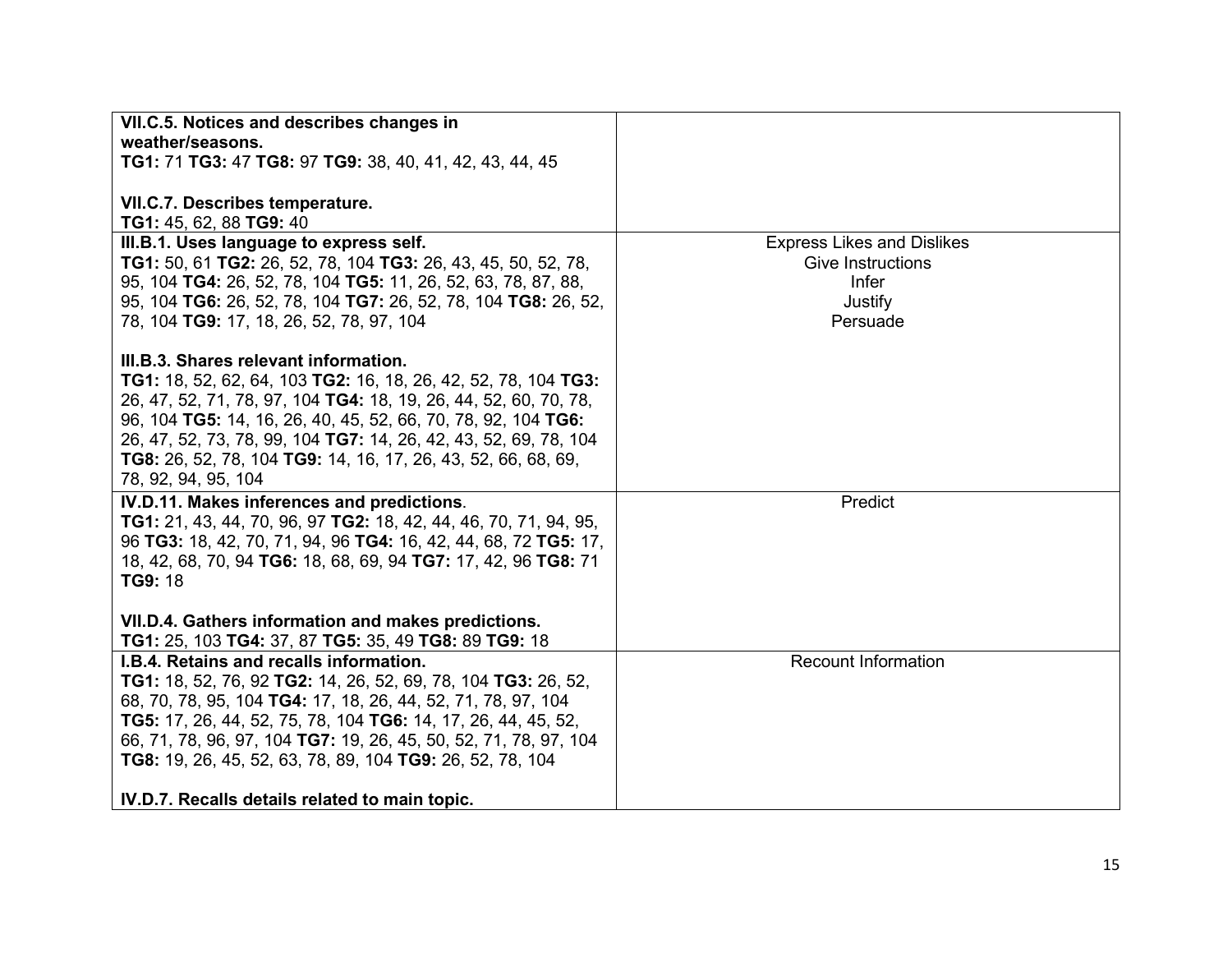| TG1: 44, 45, 71, 97 TG2: 16, 17, 21, 68, 69, 94, 95 TG3: 16,                   |                                                         |
|--------------------------------------------------------------------------------|---------------------------------------------------------|
| 17, 43, 69 TG4: 17, 42, 69, 95 TG5: 19, 43 TG6: 19, 43, 70                     |                                                         |
| TG7: 17, 42, 43, 69, 95 TG8: 16, 17, 21                                        |                                                         |
| Weekly STEAM lessons provide opportunities for children to                     | Seek Information                                        |
| explore and seek information in a group setting.                               |                                                         |
|                                                                                |                                                         |
| I.C.2. Displays curiosity.                                                     |                                                         |
| TG1: 10, 11 TG2: 9 TG4: 37, 63 TG5: 63 TG7: 36, 89                             |                                                         |
| VIII.A.4. Identifies sequence of events in a day.                              | Sequence                                                |
| TG1: 17, 19, 26 TG3: 11 TG5: 11, 17 TG6: 69 TG9: 22                            |                                                         |
| II.D.4. Problem solves to resolve conflict.                                    | <b>Solve Problems</b>                                   |
| TG1: 91 TG2: 99 TG3: 43                                                        |                                                         |
| IV.D.5. Engages in group reading activities.                                   | Synthesize                                              |
| TG1: 16, 18, 43, 68, 70 TG2: 18, 42, 68, 69, 70, 71, 94, 96                    |                                                         |
| TG3: 16, 18, 44, 68, 70, 94, 96 TG4: 16, 18, 44, 68, 94, 95, 96                |                                                         |
| <b>TG5:</b> 16, 18, 42, 44, 68, 70, 71, 73, 94, 96 <b>TG6:</b> 16, 18, 42, 44, |                                                         |
| 68, 70, 94, 96 TG7: 16, 18, 42, 44, 68, 70, 96 TG8: 16, 18, 42,                |                                                         |
| 43, 44, 68, 69, 70, 94, 94, 95, 96, 97 TG9: 16, 17, 18, 19, 44,                |                                                         |
| 45, 70, 71, 94, 96, 97                                                         |                                                         |
|                                                                                | <b>Writing Workshop</b>                                 |
| V.A.1. Uses writing to communicate ideas.                                      | <b>Opinion Writing</b>                                  |
| TG1: 8, 21, 34, 60, 86 TG2: 8, 21, 34, 46, 47, 73, 86 TG3: 8,                  | <b>Opinion and Reasons</b>                              |
| 21, 34, 47, 60, 86 TG4: 21, 47, 60, 73, 86, 99 TG5: 8, 21, 34,                 | <b>Revision Focus: Add Reasons</b>                      |
|                                                                                |                                                         |
|                                                                                |                                                         |
| 47, 73, 86, 99 TG6: 21, 47, 73, 86, 99 TG7: 8, 21, 34, 47, 60,                 | <b>Identify Topics</b>                                  |
| 73, 99 TG8: 21, 34, 47, 60, 73, 86, 99 TG9: 21, 34, 47, 60, 73,                | Choose a Topic                                          |
| 99                                                                             | <b>Supporting Reasons</b>                               |
|                                                                                | <b>Strong Endings</b>                                   |
| V.A.2. Verbally shares meaning of own writing.                                 | <b>Narrative Writing</b>                                |
| TG1: 47 TG3: 8, 60 TG5: 34 TG6: 8, 21, 34, 47, 86, 99 TG7: 21                  | <b>Characters and Setting, Details</b>                  |
| TG8: 21, 47, 86                                                                | <b>Order of Events</b>                                  |
|                                                                                | <b>Sensory Words</b>                                    |
| V.B.1. Contributes to class writing projects.                                  | <b>Strong Beginnings</b>                                |
| TG1: 21, 47, 73, 99 TG2: 21, 43, 46, 47, 73, 99 TG3: 21, 47,                   |                                                         |
| 49, 73, 99 TG4: 21, 47, 73, 99 TG5: 21, 34, 73, 97, 99 TG6: 21,                | <b>Informational Text Writing</b>                       |
| 47, 73, 99 TG7: 21, 47, 73, 99 TG8: 21, 47, 73, 99 TG9: 21, 47,                | <b>Central Ideas and Key Details</b>                    |
| 73, 86, 94, 99                                                                 | <b>Strong Word Choices</b><br><b>Procedural Writing</b> |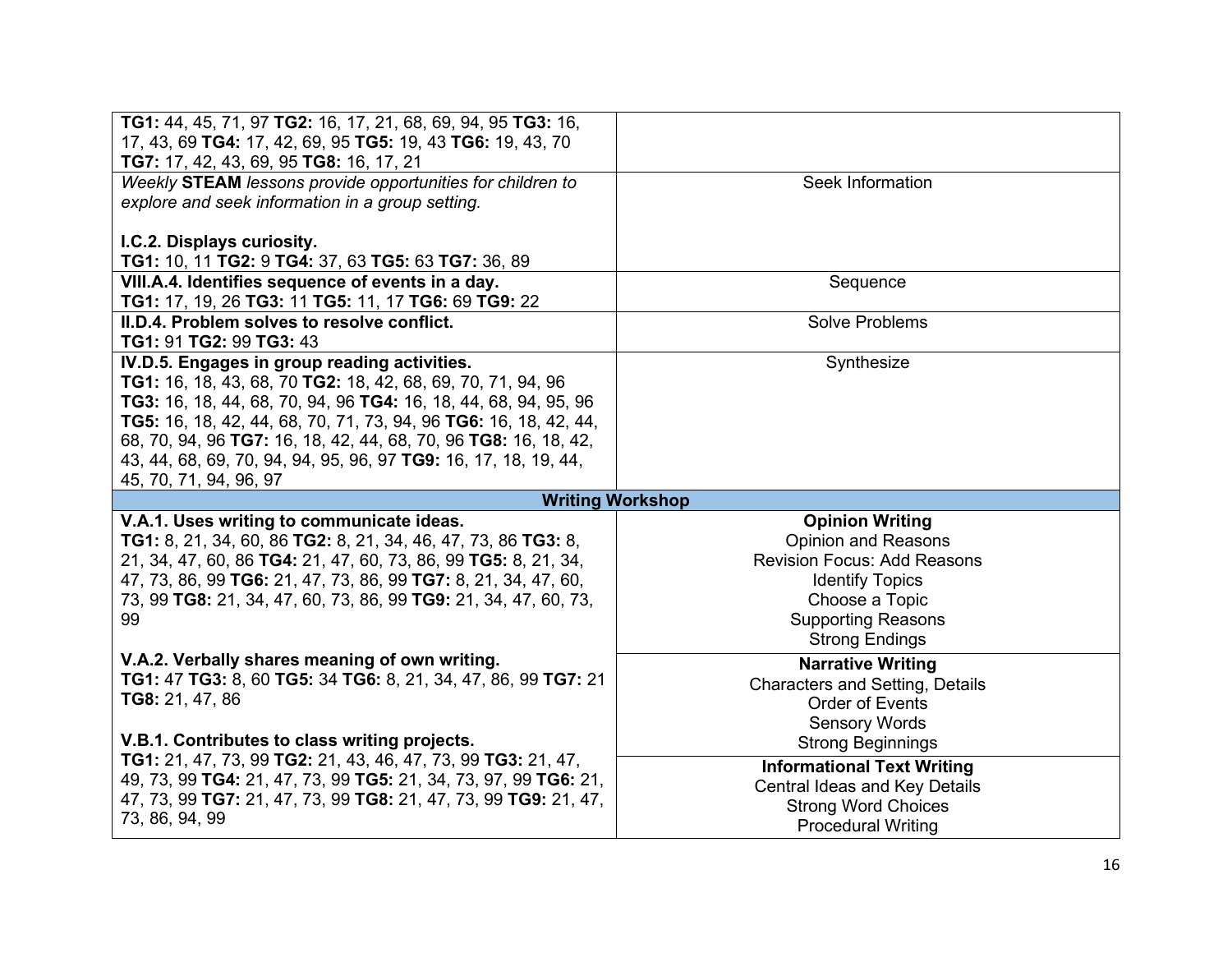|                                                                  | <b>Research Writing</b>         |
|------------------------------------------------------------------|---------------------------------|
| V.B.2. Suggests edits/revisions to class writing.                | <b>Generate Questions</b>       |
| TG6: 47, 73, 99 TG7: 34, 47 TG8: 34, 86 TG9: 92, 99              | Sources (online, print, expert) |
|                                                                  | <b>Poetry</b>                   |
| V.B.3. Celebrates class-made and individual writing              | <b>Features and Structure</b>   |
| projects.                                                        | <b>Sensory Words</b>            |
| TG4: 73 TG7: 21 TG9: 99                                          |                                 |
| Grammar usage and mechanics are modeled in the Morning           | <b>Grammar</b>                  |
| Message daily. Children have opportunities to practice skills on | <b>Proper Nouns</b>             |
| Day 4 in the Literacy Small Group lesson and in the Writer's     | <b>Common Nouns</b>             |
| <b>Corner Practice Center.</b>                                   | Capitalization                  |
|                                                                  | <b>Nouns</b>                    |
| III.E.1. Uses complete sentences.                                | Verbs                           |
| TG1: 21, 46, 71, 75, 97 TG2: 21, 47, 98, 99 TG3: 20, 46, 72,     | Adjectives                      |
| 73, 99 TG4: 20, 46, 68 TG5: 20, 46, 47 TG6: 19, 42, 43, 45,      | Articles                        |
| 94                                                               | <b>Complete Sentences</b>       |
|                                                                  | Period                          |
| III.E.2. Uses grammatical rules.                                 | Punctuation                     |
| TG1: 97 TG9: 17                                                  | Pronouns                        |
|                                                                  | Prepositions                    |
| III.E.3. Uses complex sentences.                                 | Sentence Types                  |
| TG4: 88 TG6: 21, 73 TG7: 99 TG8: 47                              |                                 |
|                                                                  |                                 |
| III.E.4. Adds details to sentences.                              |                                 |
| TG1: 40, 52 TG5: 73 TG6: 43, 71 TG7: 99                          |                                 |
|                                                                  |                                 |
| V.C.1. Writes own name.                                          |                                 |
| TG1: 21, 34, 60 TG2: 8, 21, 34, 47 TG3: 21, 47, 86 TG5: 86, 99   |                                 |
| TG6: 60, 86 TG7: 34 TG9: 21, 73                                  |                                 |
|                                                                  |                                 |
| V.C.2. Uses some letter-sound correspondence when<br>writing.    |                                 |
| TG6: 47 TG8: 60 TG9: 60                                          |                                 |
|                                                                  |                                 |
| V.C.3. Writes words or part of words.                            |                                 |
|                                                                  |                                 |